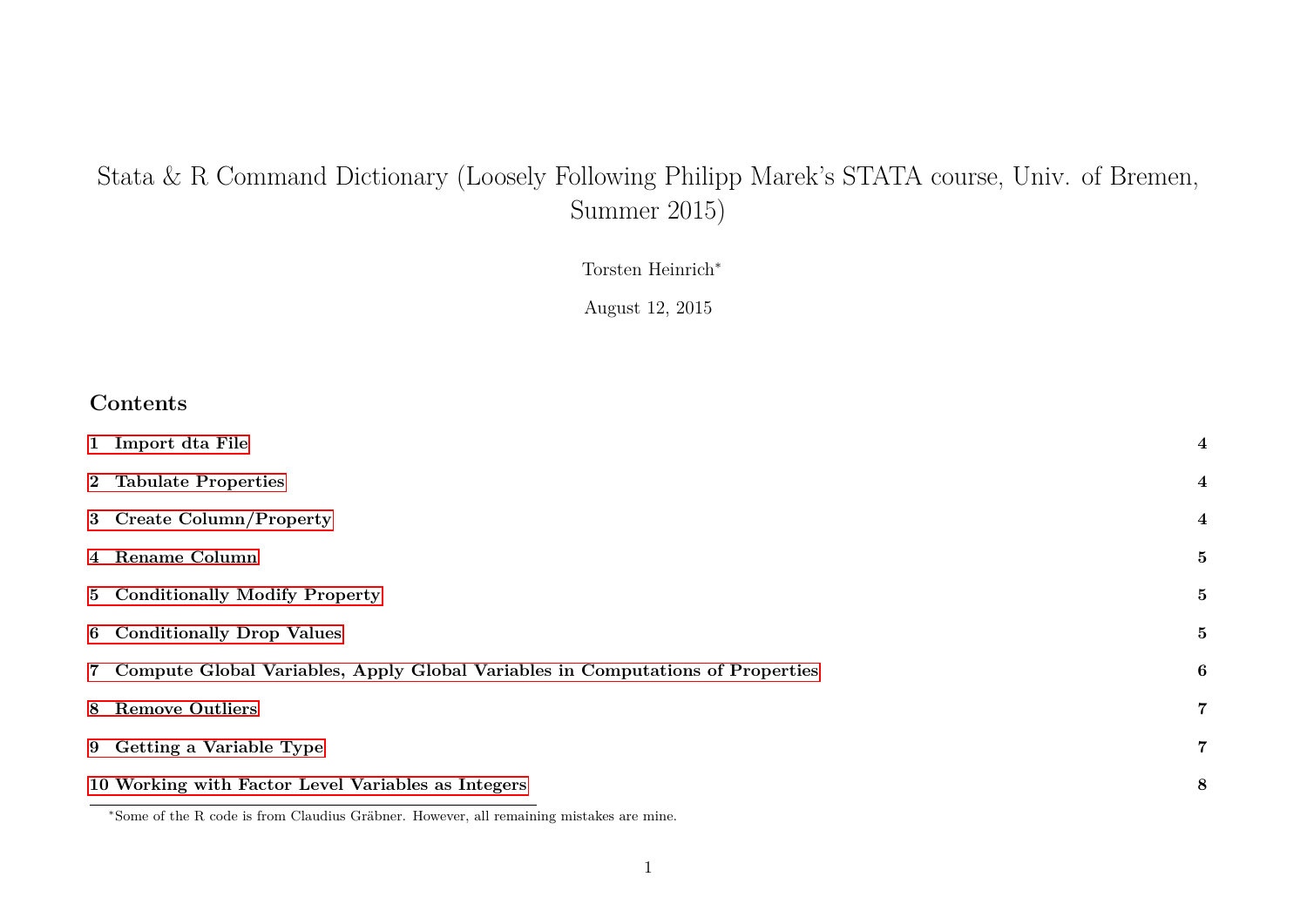| $11 t$ -Test                                  | 8         |
|-----------------------------------------------|-----------|
| 12 Discard First Dataset, Import Another File | 8         |
| 13 OLS Regression                             | 9         |
| 14 OLS Regression with Dummies                | 9         |
| 15 Breusch-Pagan Test                         | 9         |
| 16 Studentized Breusch-Pagan Test             | 10        |
| 17 Breusch-Pagan Test Manually                | 11        |
| 18 Wald Test                                  | 12        |
| 19 2 and 3 Variable Wald Tests                | 12        |
| 20 Export to Excel                            | 13        |
| 21 Export to LaTeX                            | 14        |
| 22 Install Packages                           | 14        |
| 23 Logit Regression                           | 14        |
| 24 Show Marginal Effects                      | 15        |
| 25 Show Clasification of Observations         | 15        |
| 26 ROC Curves                                 | 15        |
| 27 Create and Save Plots                      | <b>16</b> |
| 28 Likelihood Ratio Test                      | 16        |
| 29 Tobit Regression                           | 17        |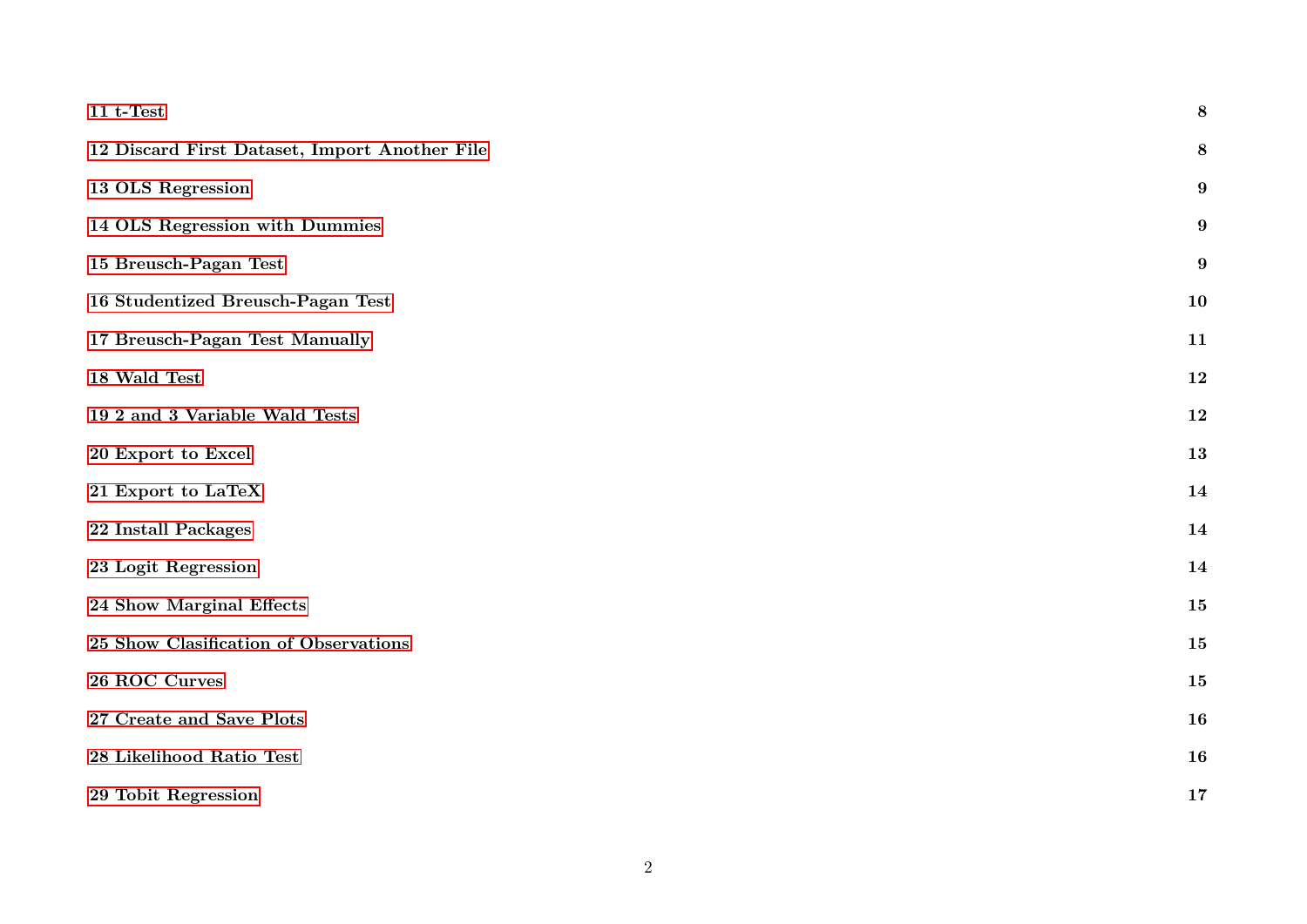| 30 Ordered Logit Regression                             | 17 |
|---------------------------------------------------------|----|
| 31 Conditional Logit                                    | 18 |
| 32 Merging Datasets                                     | 19 |
| 33 Ordering Data                                        | 19 |
| 34 Save Datasets                                        | 20 |
| 35 Multinomial Logit                                    | 20 |
| 36 Wald Test for Multinomial Logit                      | 21 |
| 37 Likelihood Ratio Test for 2 Multinomial Logit Models | 21 |
| 38 Poisson Regression                                   | 22 |
| 39 Marginal Effects in Poisson Regression               | 22 |
| 40 Negative Binomial Regression                         | 22 |
| 41 Predict Number of Events From Poisson Fit            | 23 |
| 42 Test for Overdispersion                              | 23 |
| 43 Force (OLS) Regression Without Intercept             | 23 |
| 44 Get Some Basic Descriptive Statistics                | 23 |
| 45 Get Exact Quantiles                                  | 24 |
| 46 Heckman Two Step Estimation                          | 24 |
| 47 Create Maps Using Shapefiles                         | 25 |
| 48 Fixed Effects Panel Regression                       | 26 |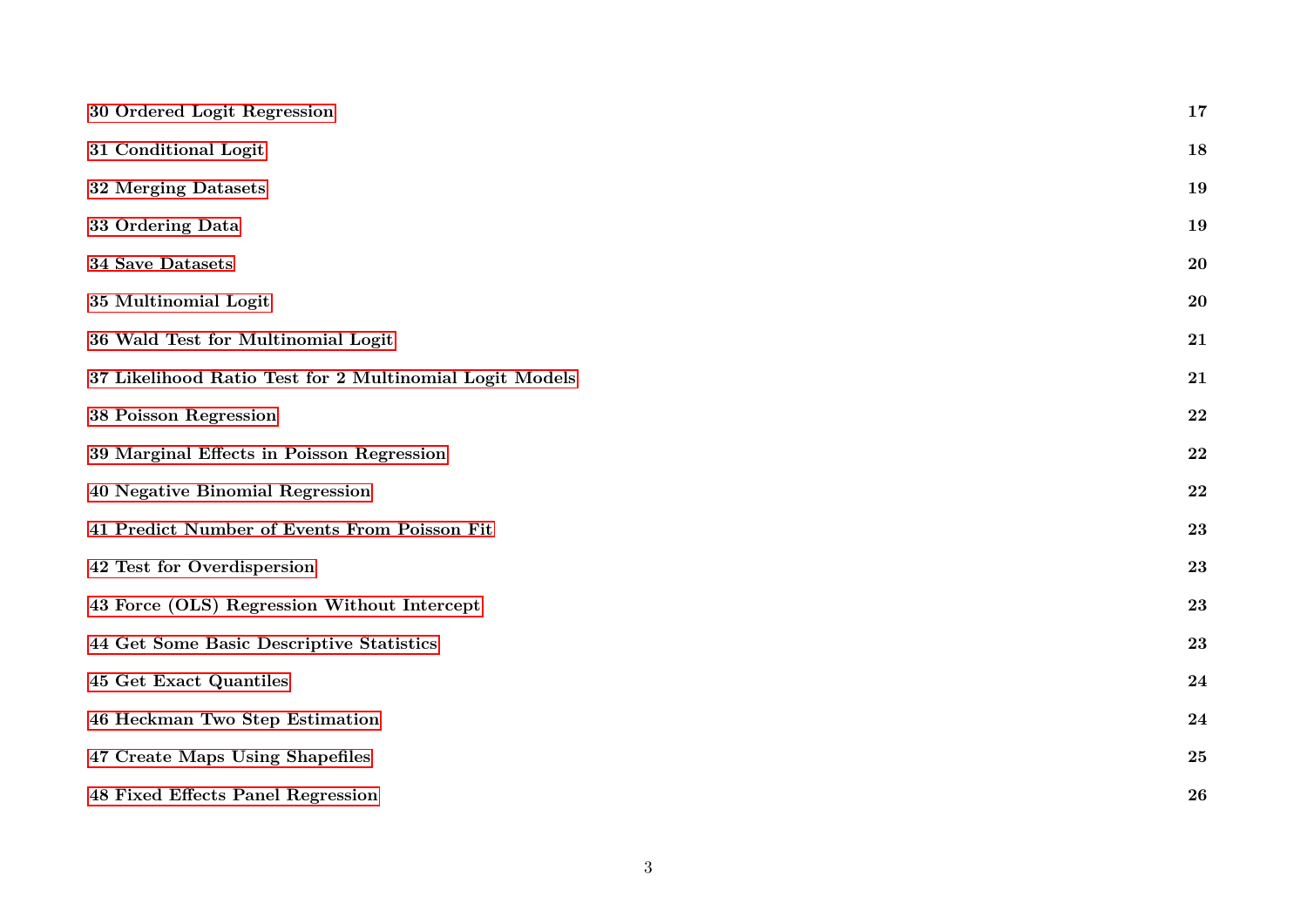| 49 Random Effects Panel Regression                 | 26     |
|----------------------------------------------------|--------|
| 50 F-Test Against OLS for Fixed Effects Model      | $27\,$ |
| 51 Hausman Test for Fixed vs. Random Effects Model | $27\,$ |
| 52 Arellano-Bond Approach                          | $27\,$ |
| 53 Mundlak Approach                                | 28     |

### <span id="page-3-0"></span>**1 Import dta File**

|                                                     | <b>Stata</b>            |
|-----------------------------------------------------|-------------------------|
| require(foreign)<br>$PC$ -read.dta("Session_1.dta") | use Session3.dta, clear |

# <span id="page-3-1"></span>**2 Tabulate Properties**

# <span id="page-3-2"></span>**3 Create Column/Property**

| $\vert$ P\$ children_under14 <-0 | gen children_under14=0 |
|----------------------------------|------------------------|
|----------------------------------|------------------------|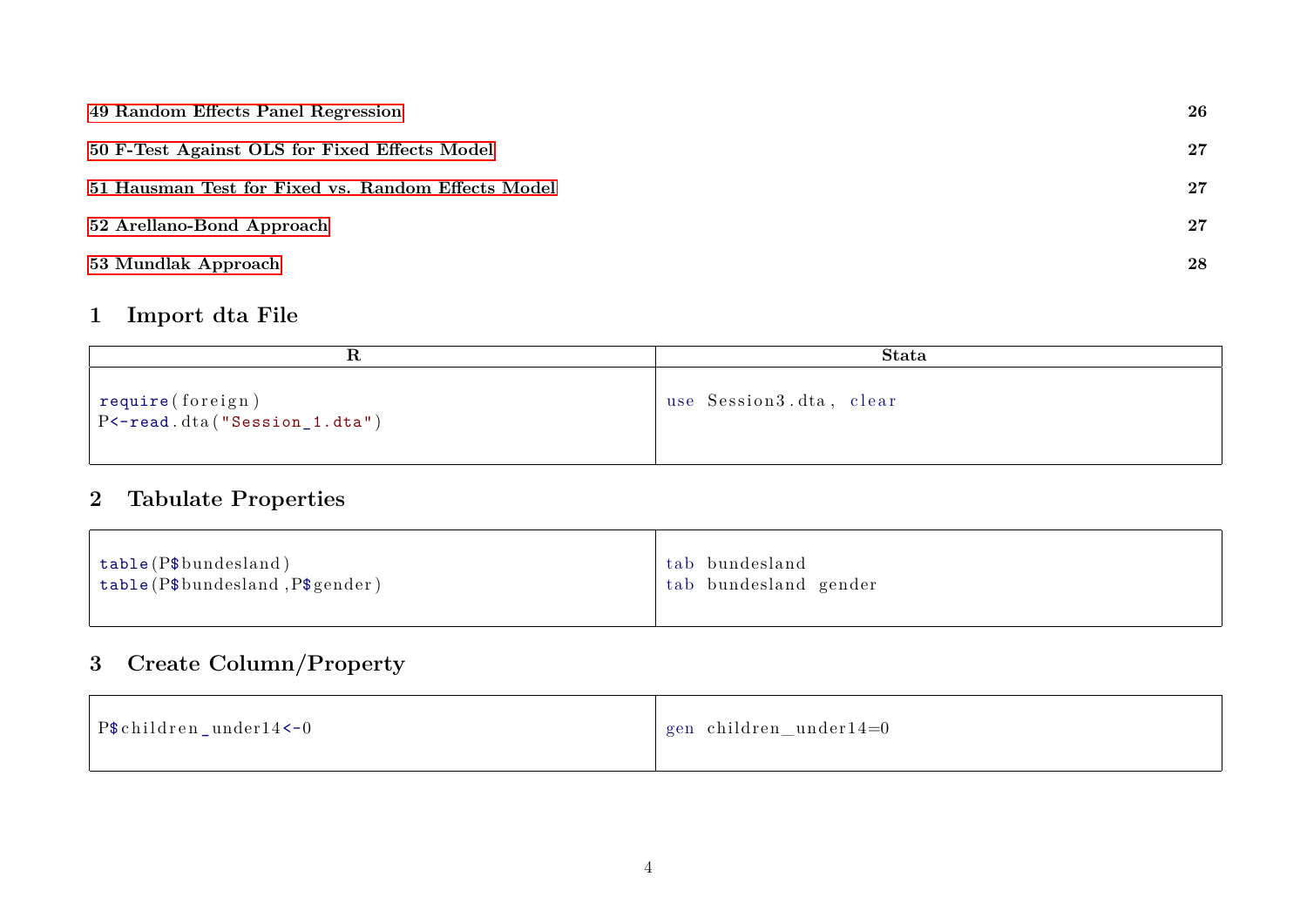#### <span id="page-4-0"></span>**4 Rename Column**

|  | rename age_child8 age_child7 |
|--|------------------------------|
|--|------------------------------|

### <span id="page-4-1"></span>**5 Conditionally Modify Property**

| P $$$ children_under14 [P $$$ age_child1 <=14 & P $$$ age_child1<br>$>=0$ $<-1$<br>#or:<br>index<-P $\text{age\_child1} \leq 14$ & P $\text{age\_child1} \geq 0$<br>P\$children_under14[index] <- P\$children_under14 [<br>$index$ $+1$<br>#more complicated example:<br>for $(x \in \mathsf{name}(P[6:12]))$ | replace children_under14=children_under14+1 if<br>$age\_child1 \leq 14 \& age\_child1 > 0$<br>/more complicated example<br>foreach x in age_child1 age_child2 age_child3<br>age_child4 age_child5 age_child6 age_child7 {<br>replace children_under14=children_under14+1 if 'x'<br>$\leq$ =14 & 'x' $>=$ 0 |
|---------------------------------------------------------------------------------------------------------------------------------------------------------------------------------------------------------------------------------------------------------------------------------------------------------------|------------------------------------------------------------------------------------------------------------------------------------------------------------------------------------------------------------------------------------------------------------------------------------------------------------|
| $P$ \$children_under14 $[P][x]$ < =14&P $[ x ]$ >=0 <-P\$children_<br>under14 $[P   x] < = 14 \& P   x] > = 0 + 1$                                                                                                                                                                                            |                                                                                                                                                                                                                                                                                                            |

### <span id="page-4-2"></span>**6 Conditionally Drop Values**

| $\vert$ P<-subset $(P, P$$ hinc $12>=0$ ) | drop if $hinc12<0$ |
|-------------------------------------------|--------------------|
|-------------------------------------------|--------------------|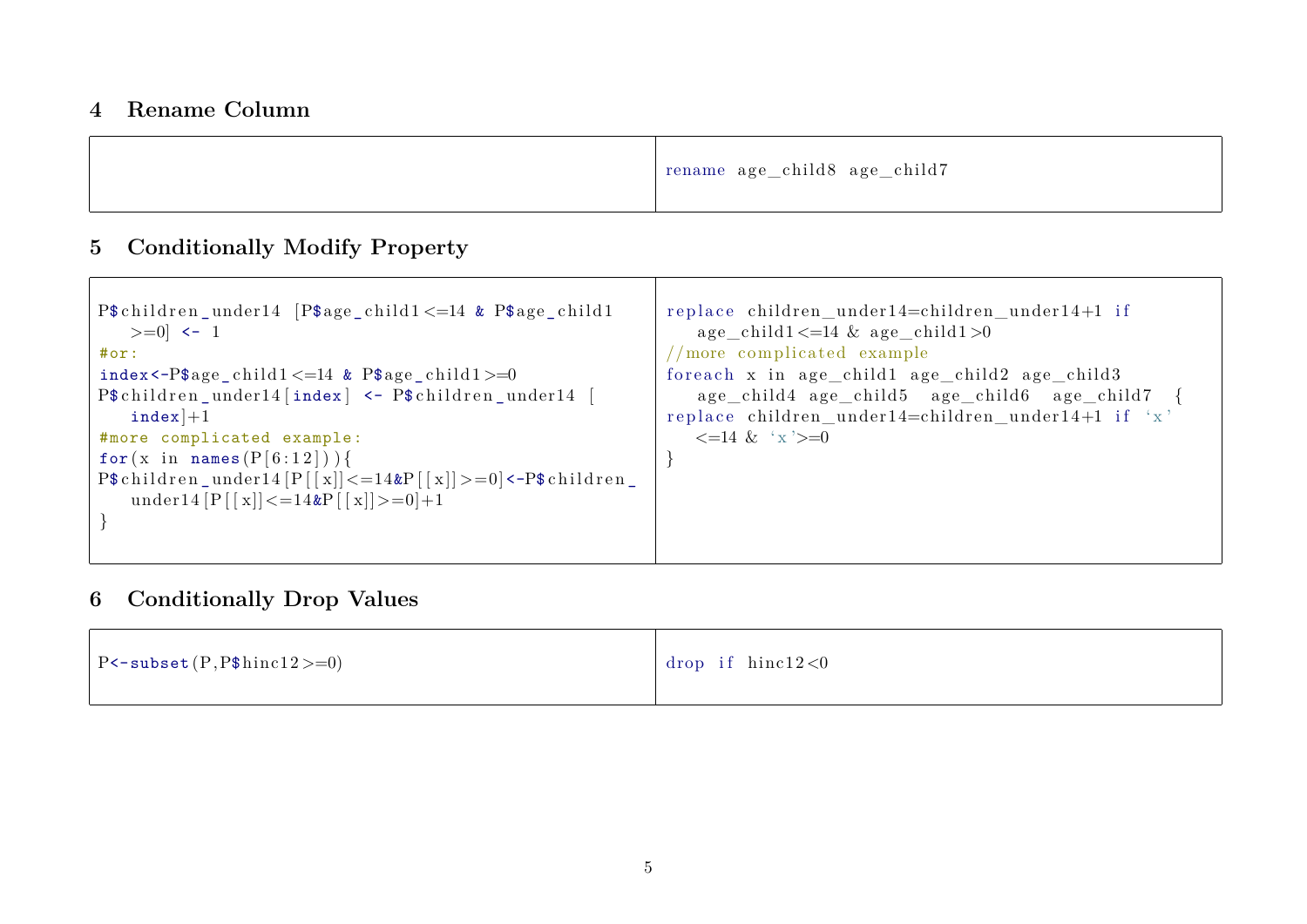# <span id="page-5-0"></span>**7 Compute Global Variables, Apply Global Variables in Computations of Properties**

| $P$ \$ehs <-1+ $P$ \$children_under14 *.3+ $(P$ \$hh_size-1- $P$ \$            | drop if $hinc12<0$                     |
|--------------------------------------------------------------------------------|----------------------------------------|
| children_under14) $*.5$                                                        | gen ehi=hinc12/equivalized_hhsize      |
| $index <-P$$ hinc $12>=0$                                                      | egen median_ehi=median(ehi)            |
| $P$ehi$ [index] <- $P$hinc12$ [index]/ $P$ehs$ [index]                         | gen poverty=median ehi $*0.6$          |
| $index 0 < -Sess1$ \$hincl2>=0                                                 | $gen\; poor\; hh=0$                    |
| $median(Sess1\$ $ehi$ [index $0$ ])                                            | replace poor $hh=1$ if $ehi <$ poverty |
| $P$povertylinder$ [index0] <-median(P\$ehi[index0]) *.6                        |                                        |
| $P$poor_hh<-0$                                                                 |                                        |
| index <- $P$$ hinc $12$ >=0 & $P$$ ehi < $P$$ povertyline                      |                                        |
| $P$poor_hh<-0$                                                                 |                                        |
| index3<-P $\frac{\text{thick}}{2}$ =0 & P $\frac{\text{thick}}{2}$ povertyline |                                        |
| $P$poor_hh \ [index3] < -1$                                                    |                                        |
|                                                                                |                                        |
|                                                                                |                                        |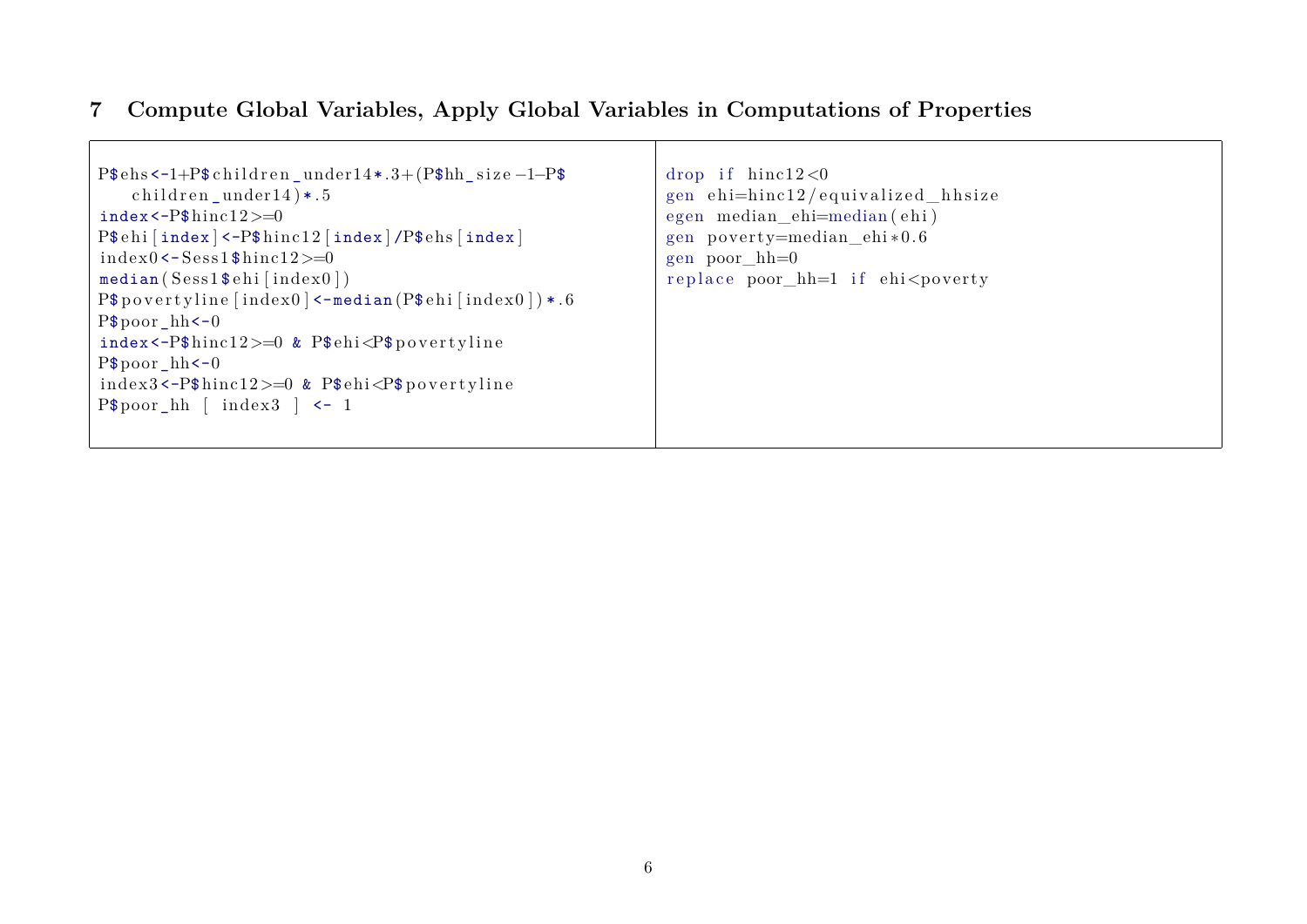#### <span id="page-6-0"></span>**8 Remove Outliers**

| $P$$ outlier $<-0$                                                                        | gen outlier= $0$                             |
|-------------------------------------------------------------------------------------------|----------------------------------------------|
| $P \left\{ \neg P \left[ \text{order} \left( P \$ \text{hinc12} \right) \right] \right\}$ | sort hinc12                                  |
| $H$ < $\texttt{-}nrow(P)$                                                                 | egen $H=sum(1)$                              |
| $P$h<-1:H$                                                                                | $gen \ h=1$                                  |
| $P$RP<-P$h/H$                                                                             | replace $h=h[\underline{n}-1]+1$ in $2/l$    |
| $P$$ outlier $[P$RP<0.025 P$RP>0.975]<-1$                                                 | gen $RP=h/H$                                 |
| $P$ < - subset $(P, P$ \$ outlier = = 0)                                                  | replace outlier=1 if $RP<0.025$   $RP>0.975$ |
| #or:                                                                                      | drop if outlier= $=1$                        |
| size $\leq$ sum(!is.na( $\mathbb{P}\$ hinc12))                                            |                                              |
| cutoff $Percent$ $\leftarrow$ 0.025                                                       |                                              |
| lowerLimit $\le$ cutoffPercent * (size/100) + 1                                           |                                              |
| upperLimit $\le$ size – lowerLimit                                                        |                                              |
| P <- subset (P $\text{\$hinc12$}$ , P $\text{\$hinc12$} >$ lowerLimit & P $\text{\$}$     |                                              |
| $\text{hinc12}$ < upperLimit)                                                             |                                              |
|                                                                                           |                                              |

# <span id="page-6-1"></span>**9 Getting a Variable Type**

| $\mod$ (P $\text{\$bcbula}$ ) |  |
|-------------------------------|--|
| $\vert$ typeof (P\$bcbula)    |  |
| levels(P\$bcbula)             |  |
|                               |  |
|                               |  |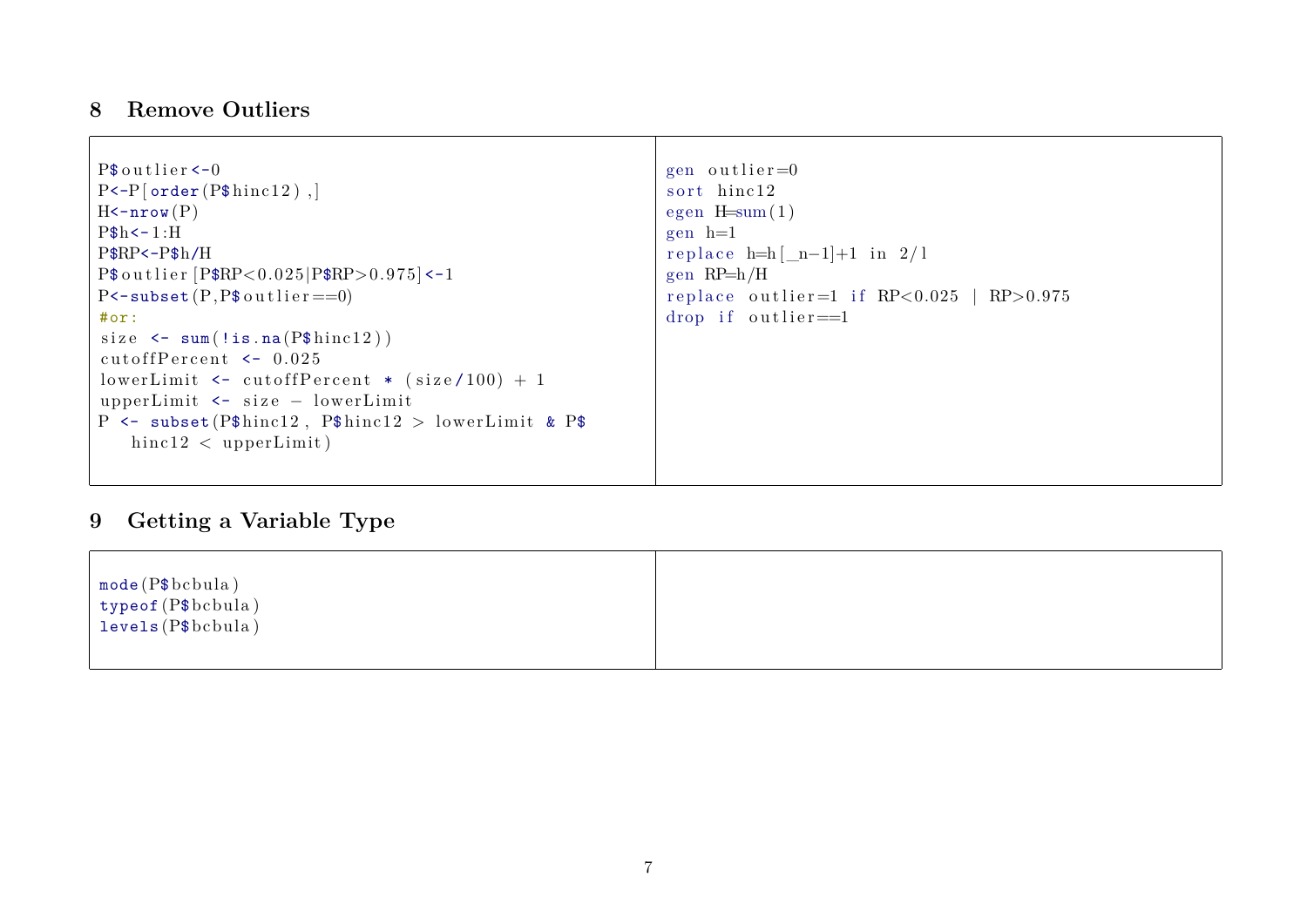### <span id="page-7-0"></span>**10 Working with Factor Level Variables as Integers**

| P\$eastern $\leq$ factor(ifelse(as.numeric(P\$bcbula $\%$ in $\%$ )<br>$levels(P\$bbula)[15:19]) = 0, 1, 0)$ | gen $East=0$<br>replace East=1 if bcbula $> = 12$ & bcbula $\leq 16$ |
|--------------------------------------------------------------------------------------------------------------|----------------------------------------------------------------------|
| #or:                                                                                                         |                                                                      |
| P\$eastern $\leq$ factor(ifelse(as.numeric(P\$bcbula $\%$ in $\%$ )                                          |                                                                      |
| levels (P\$bcbula) $[15:19]$ = 0, 1, 0), labels = c("                                                        |                                                                      |
| $East_Uexc_U Berlin", "West_Uincl_UBerlin").$                                                                |                                                                      |
|                                                                                                              |                                                                      |
|                                                                                                              |                                                                      |

#### <span id="page-7-1"></span>**11 t-Test**

| $\vert$ t.test (P\$hinc12~P\$eastern)<br>#or:<br>$\int$ fit <-1m (P\$hinc12 ~P\$eastern)<br>summary(fit) | ttest hinc12, by Eastern |
|----------------------------------------------------------------------------------------------------------|--------------------------|
|                                                                                                          |                          |

### <span id="page-7-2"></span>**12 Discard First Dataset, Import Another File**

| $ $ #require (foreign)<br>$\vert$ P < - read. dta ("Session 3. dta") | use Session3.dta, clear |
|----------------------------------------------------------------------|-------------------------|
|                                                                      |                         |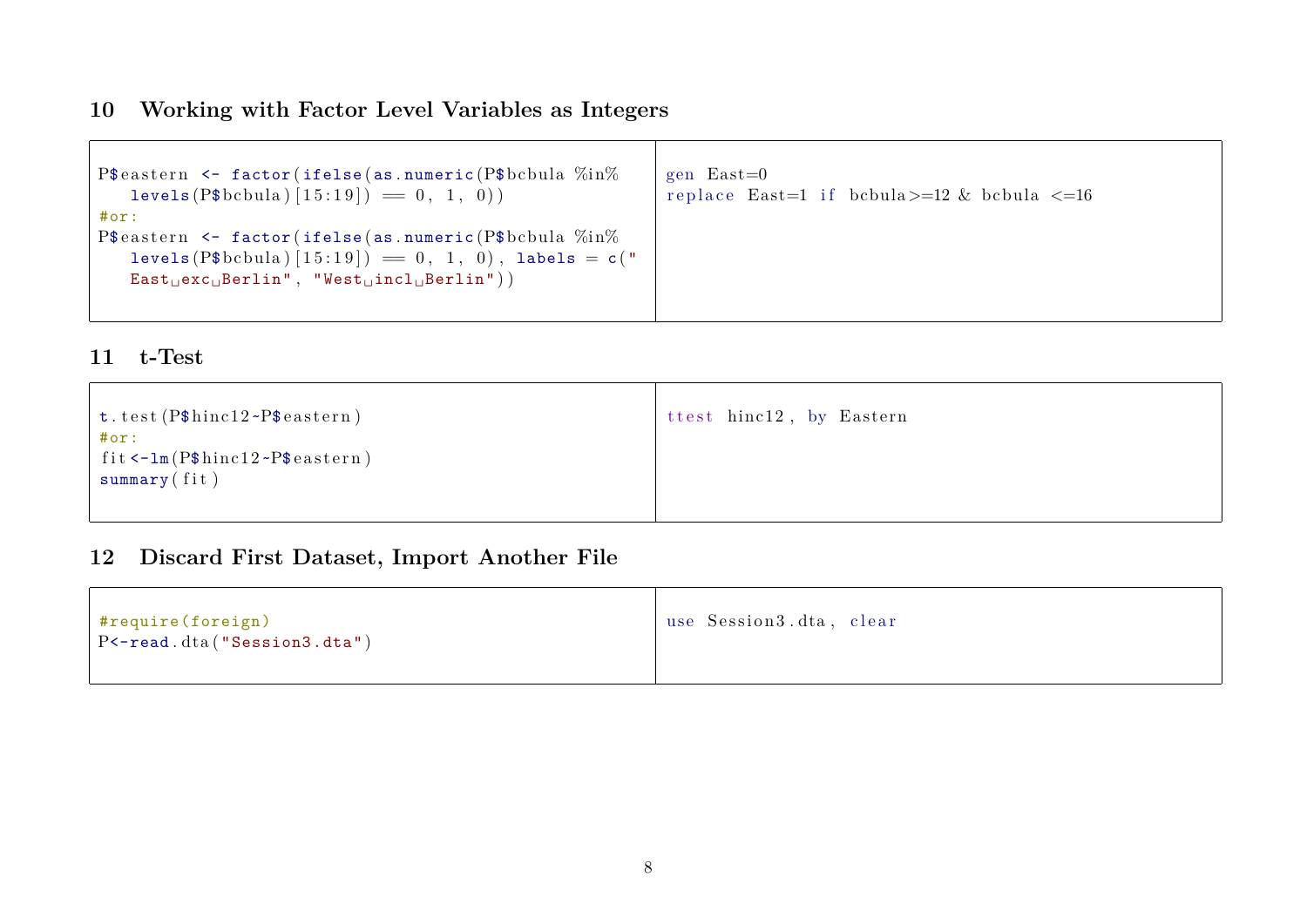# <span id="page-8-0"></span>**13 OLS Regression**

| 1m (P\$hourly_wage~P\$age+P\$education)                    | reg hourly_wage age education |
|------------------------------------------------------------|-------------------------------|
| #or:                                                       |                               |
| fit <-1m(P\$hourly_wage~P\$age+P\$education+P\$bundesland) |                               |
| # save as fit                                              |                               |
| summary(fit)                                               |                               |
|                                                            |                               |
|                                                            |                               |

# <span id="page-8-1"></span>**14 OLS Regression with Dummies**

| Im (P\$hourly_wage~P\$age+P\$education+P\$bundesland) | reg hourly_wage age education i.bundesland |
|-------------------------------------------------------|--------------------------------------------|
|-------------------------------------------------------|--------------------------------------------|

### <span id="page-8-2"></span>**15 Breusch-Pagan Test**

| #install.packages("lmtest")<br>#to do BP            | reg hourly_wage age education            |
|-----------------------------------------------------|------------------------------------------|
| Test, lmtest must be installed (once)               | estat hettest                            |
| $\text{library}(\text{Interest})$<br>$\#$           | ${\rm \ }$ result :                      |
| and loaded                                          | //Breusch-Pagan / Cook-Weisberg test for |
| bp <- bptest (fit, studentize=FALSE)                | heteroskedasticity                       |
| #Breusch-Pagan Test                                 | Ho: Constant variance                    |
| bp                                                  | Variables: fitted values of hourly_wage  |
| #result: BP = $94.8439$ , df = 2, p-value < 2.2e-16 |                                          |
|                                                     | $\operatorname{chi2(1)}$ =<br>87.03      |
|                                                     | $Prob > chi2 = 0.0000$                   |
|                                                     |                                          |
|                                                     |                                          |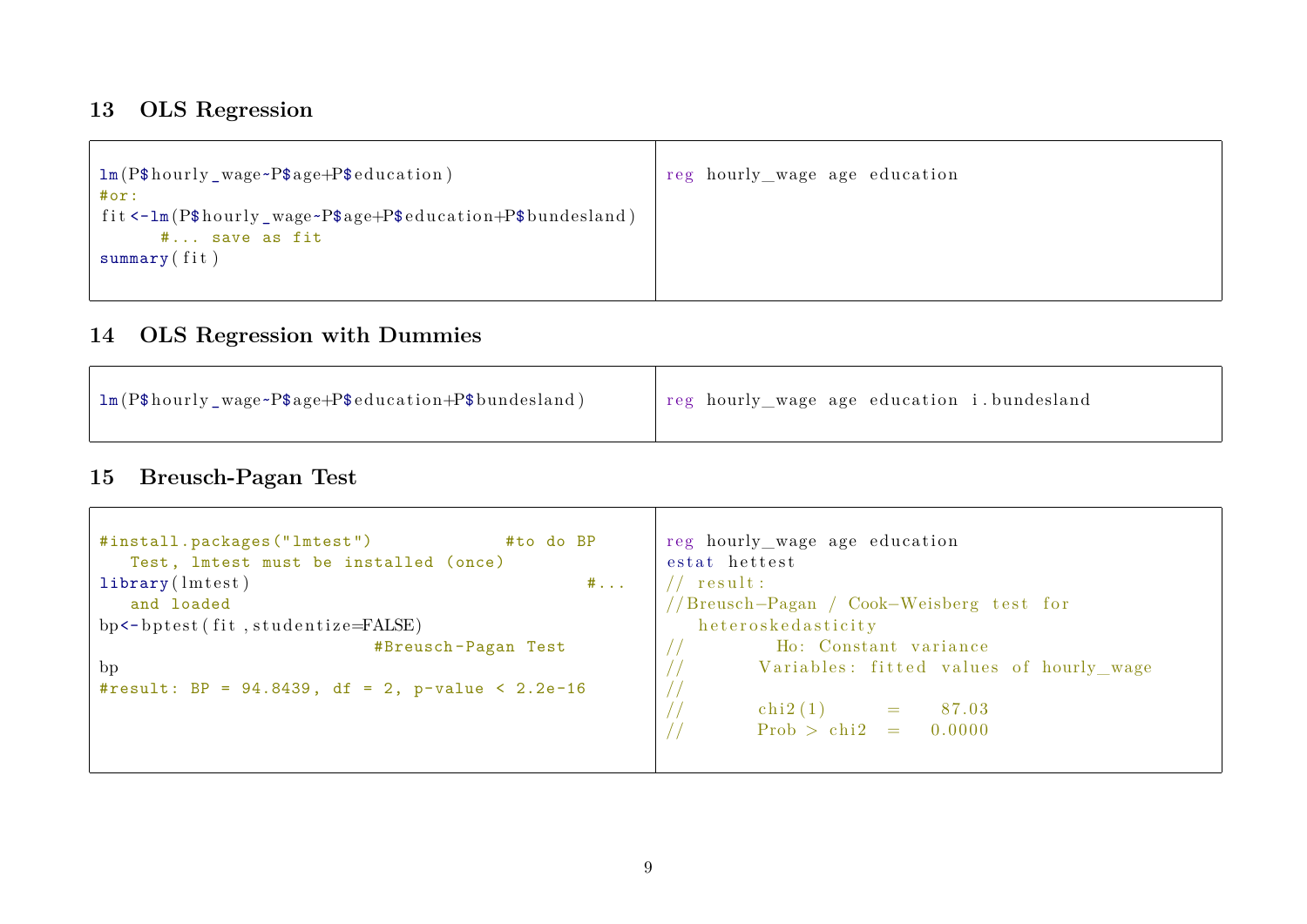#### <span id="page-9-0"></span>**16 Studentized Breusch-Pagan Test**

```
#install.packages("lmtest") #to do BP
  Test, lmtest must be installed (once)
\text{library} \left( \text{Interest} \right) \text{#} \dotsand loaded
bp \leftarrow bptest(fit) #
  Breusch -Pagan Test
bp
#result: BP = 14.8384, df = 2, p-value = 0.0005996
```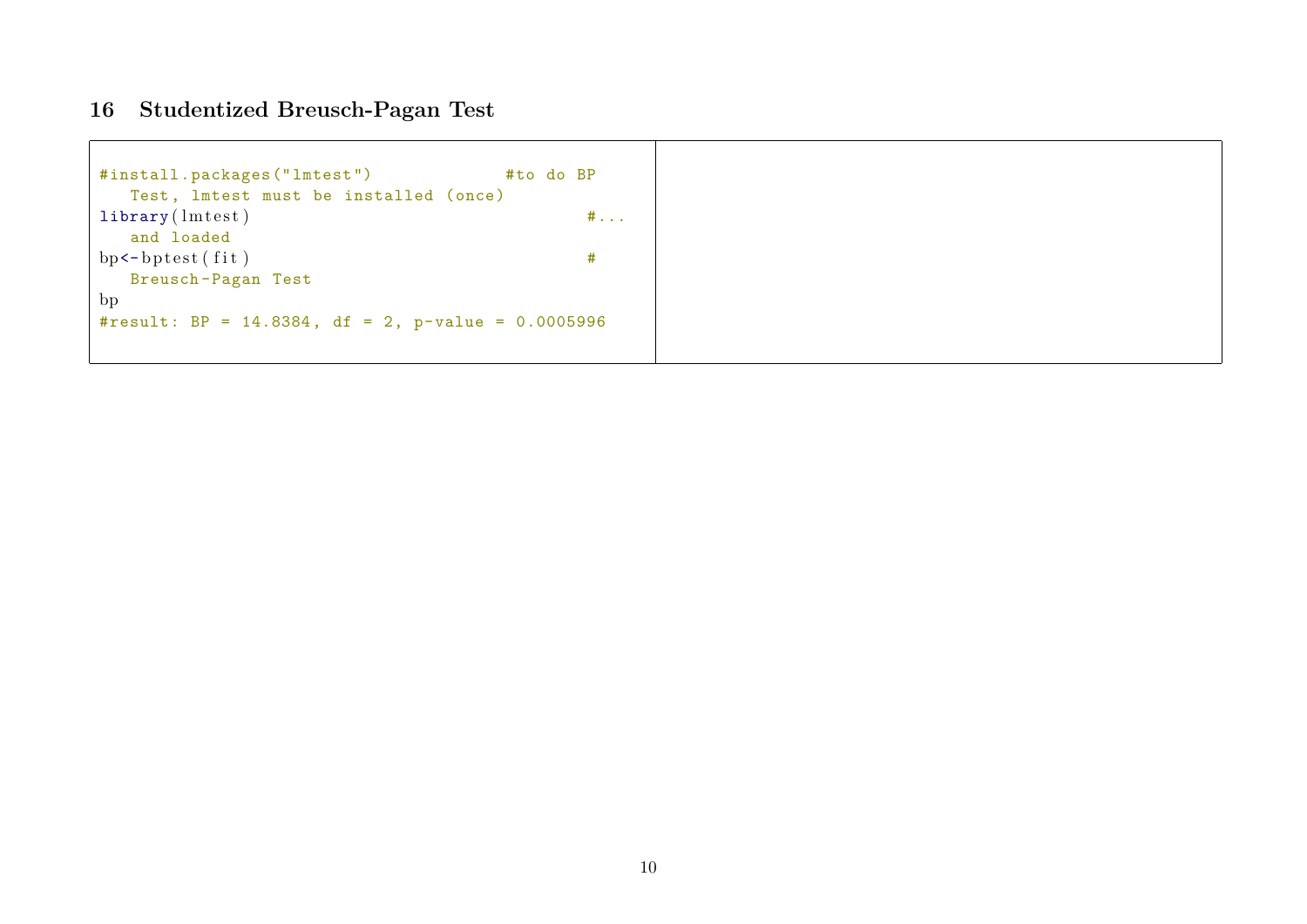#### <span id="page-10-0"></span>**17 Breusch-Pagan Test Manually**

```
index 2 2 <-| is . na (P$ hourly wage) #index ... could also
    be given like so:
P$resid age edu [ index 2 | 2 ] <-resid ( fit 2 ) #compute
   residuals where all fit variables are defined
n<-sum (!is.na (P$resid age_edu)) #number of not NA
   observations
ee \epsilon-sum (P$resid age edu [ index 2 2 \mid 2 ) #sum (e^2)
P$g [index2_2 ] <-P$resid_age_edu [index2_2 ]^2/(ee/n)-1
         \#g=e<sup>2/</sup>(sum(e<sup>2</sup>)/n)-1
g<-as . matrix (P $g \mid \text{index} 2 \mid 2] \qquad \qquad #extract x
   matrix from P data frame
Z0 < - as . matrix (P$ resid_age_edu [index 2_2 |*0+1)
Z1 <- as . matrix (P\age \lceil \text{index} 2 \rceil) #Z matrix 1st col
Z2 <-as . matrix (P$ education [index 2 2]) #Z matrix 2nd
    col
Z Wl=cbind (Z0, Z1, Z2) #Z matrix
LM W1<-0.5 * ( t ( g )%*%Z_W1%*%solve ( t ( Z_W1)%*%Z_W1)%*%t ( Z
   (W1)\% * \%g #LM statistic
LM W1 #print LM statistic
pchisq (LM_W1, ncol (Z)) #chi squared CDF at LM_W1with ncol(Z)=3 dfreg hourly wage age education
                                                                predict e, residual
                                                                predict xb
                                                                //gen h=1 if e!=0// egen n=sum(h)// This does not work (h=1958 instead of h=1104) which
                                                                    is the reason why the test resulted in a test
                                                                   statistic of 626,6830431
                                                                // perhaps like so:
                                                                gen h=1 if e>0 | e<0egen n=sum(h)//egen n=sum(1) //or gen n [N]
                                                                egen ee=sum(e^2)
                                                                gen g=e\hat{2}/(\mathrm{ee}/\mathrm{n})-1drop if g==.
                                                                // prepare mata
                                                                putmata g, replace
                                                                putmata Z=(age\ education), replace
                                                                //mata has now n x 1 vector g and n x 2 matrix Zmata //call mata
                                                               LM=.5*(g' * Z * \text{cholin}(Z' * Z) * Z' * g)LM //show test statisticc=c \text{hi} 2 (\text{cols} (Z) , LM)c //show resulting probability
                                                                end // exit mata
```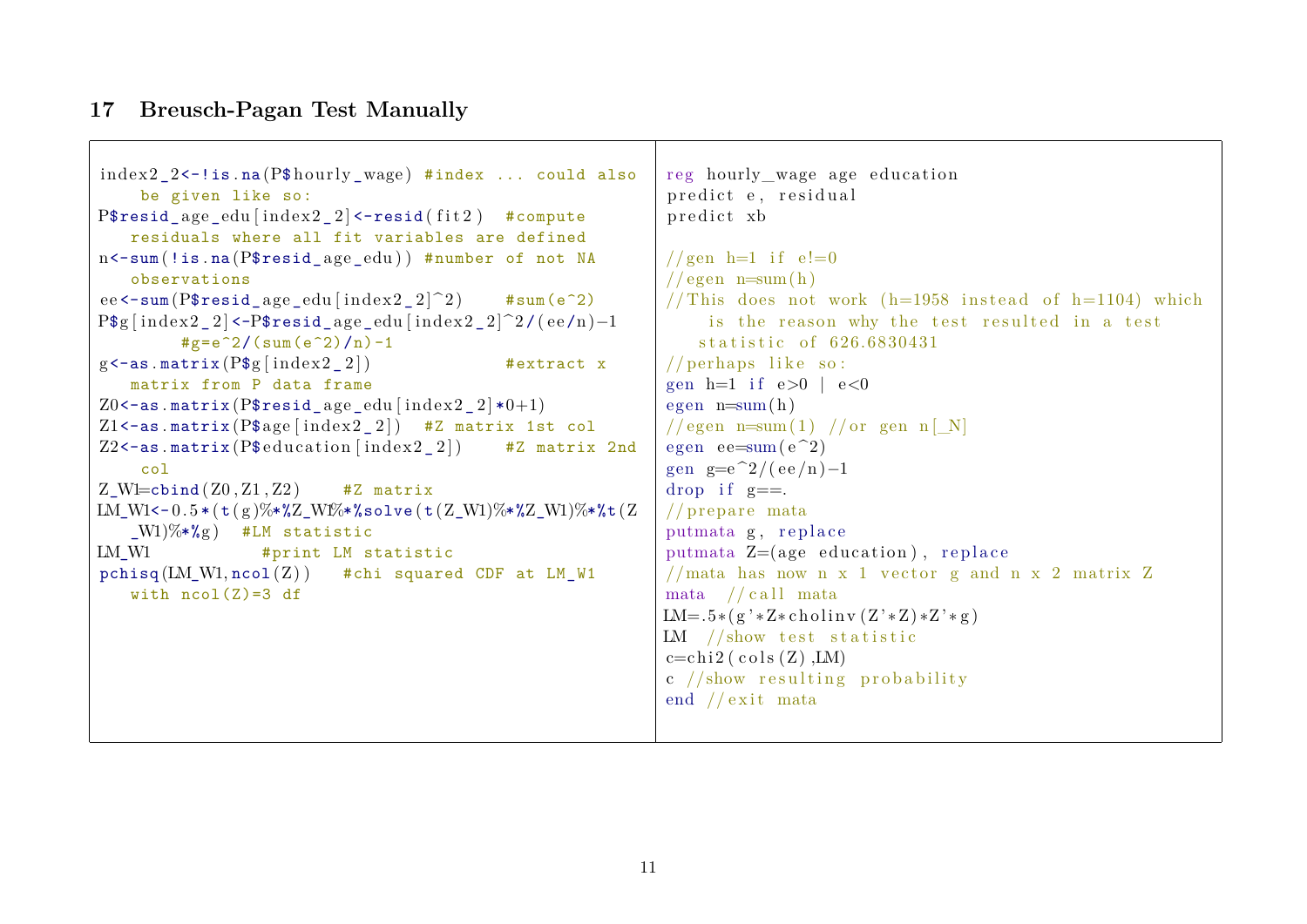### <span id="page-11-0"></span>**18 Wald Test**

| library("aod")                                        | reg hourly_wage age education               |
|-------------------------------------------------------|---------------------------------------------|
| fit_base<-1m(P\$hourly_wage~P\$age+P\$education)      | test age=education //gives Chi-sq statistic |
| #coef(fit_base) #coefficients vector                  |                                             |
| #vcov(fit_base) #var-covar matrix                     |                                             |
| wald.test(b=coef(fit_base),Sigma=vcov(fit_base),Terms |                                             |
| $= 2:3$ , df=1104) #gives Chi-sq and F statistic      |                                             |
|                                                       |                                             |
|                                                       |                                             |

#### <span id="page-11-1"></span>**19 2 and 3 Variable Wald Tests**

| fit_mar<-1m(P\$hourly_wage~P\$education+P\$age+P\$german+                                                       | test age german married |
|-----------------------------------------------------------------------------------------------------------------|-------------------------|
| $P$married + P$bundesland)$                                                                                     | test age german         |
| #Wald test 3-way                                                                                                | test german married     |
| wald.test(b=coef(fit_mar),Sigma=vcov(fit_mar),Terms                                                             | test age married        |
| $=3:5$ , df $=1958$ )                                                                                           | test $30*age=education$ |
| #Wald test 2-way                                                                                                |                         |
| wald.test(b=coef(fit_mar),Sigma=vcov(fit_mar),Terms                                                             |                         |
| $=3:4$ , df $=1958$ )                                                                                           |                         |
| wald.test(b=coef(fit_mar),Sigma=vcov(fit_mar),Terms                                                             |                         |
| $=4:5$ , df $=1958$ )                                                                                           |                         |
| wald.test ( $b = \text{coeff}$ (fit $_{max}$ ), $\text{Sigma} = \text{cov}$ (fit $_{max}$ ), $\text{Terms} = c$ |                         |
| $(3,5)$ , df = 1958)                                                                                            |                         |
| $P$age30<-30*P$age$                                                                                             |                         |
| fit_wtt30<-1m(P\$hourly_wage~P\$age30+P\$education)                                                             |                         |
| wald.test(b= $\text{coef}($ fit_wtt30),Sigma= $\text{vcov}($ fit_wtt30),                                        |                         |
| Terms = $2:3$ , df = 1101)                                                                                      |                         |
|                                                                                                                 |                         |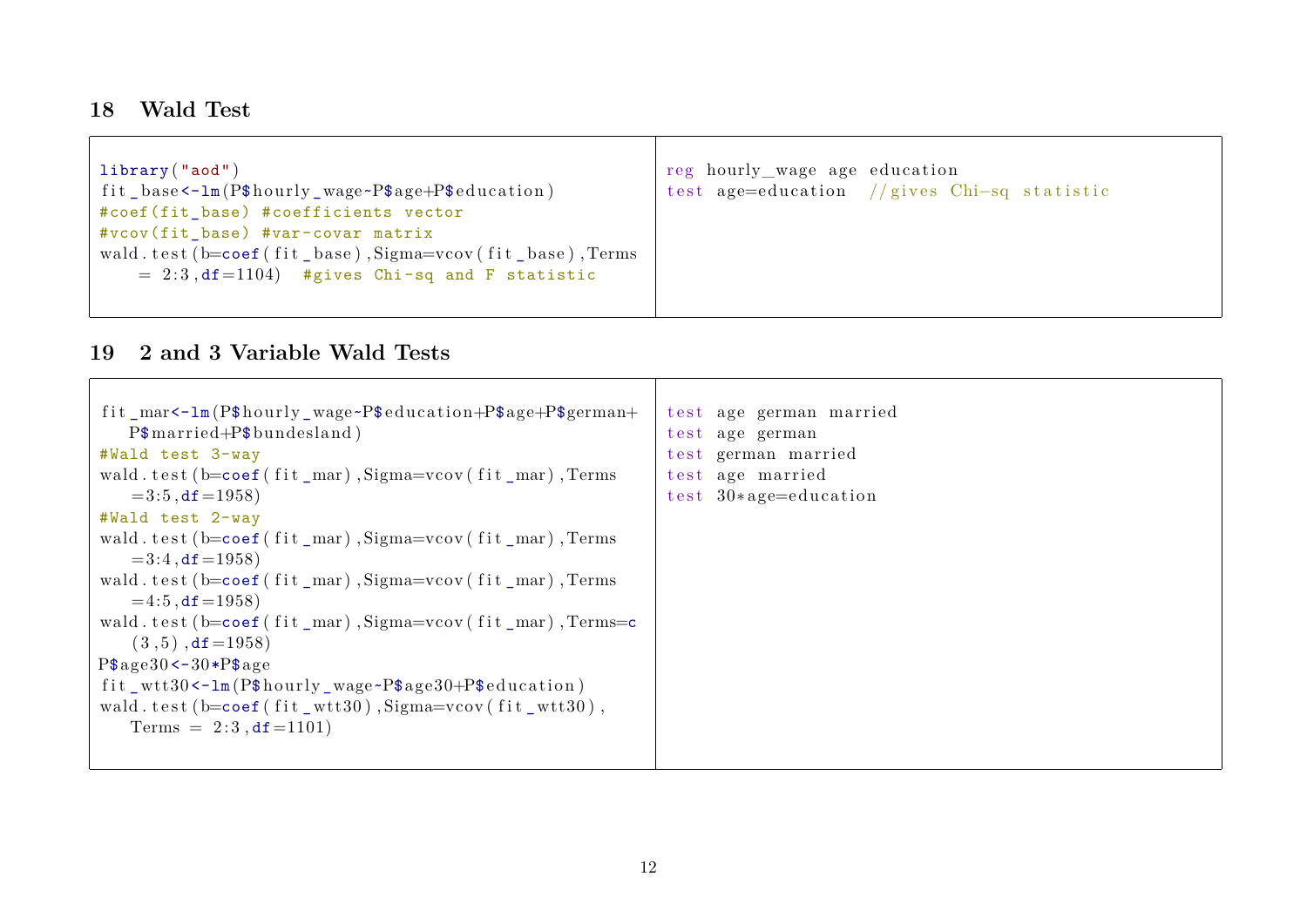### <span id="page-12-0"></span>**20 Export to Excel**

| reg hourly_wage age education                       |
|-----------------------------------------------------|
| estimates store baseline                            |
| reg hourly_wage age education german                |
| estimates store german                              |
| reg hourly_wage age education german i.bundesland   |
| estimates store bundesland                          |
| reg hourly_wage age education german married i.     |
| bundesland                                          |
| estimates store married                             |
| estimates table baseline german bundesland married  |
| //export to $MS$ excel (outreg2 is not installed in |
| this computer lab), hence first install             |
| ssc install outreg2                                 |
| //save excel sheed analysis.xml with this table     |
| outreg2 [baseline german bundesland married] using  |
| analysis, replace excel                             |
|                                                     |
|                                                     |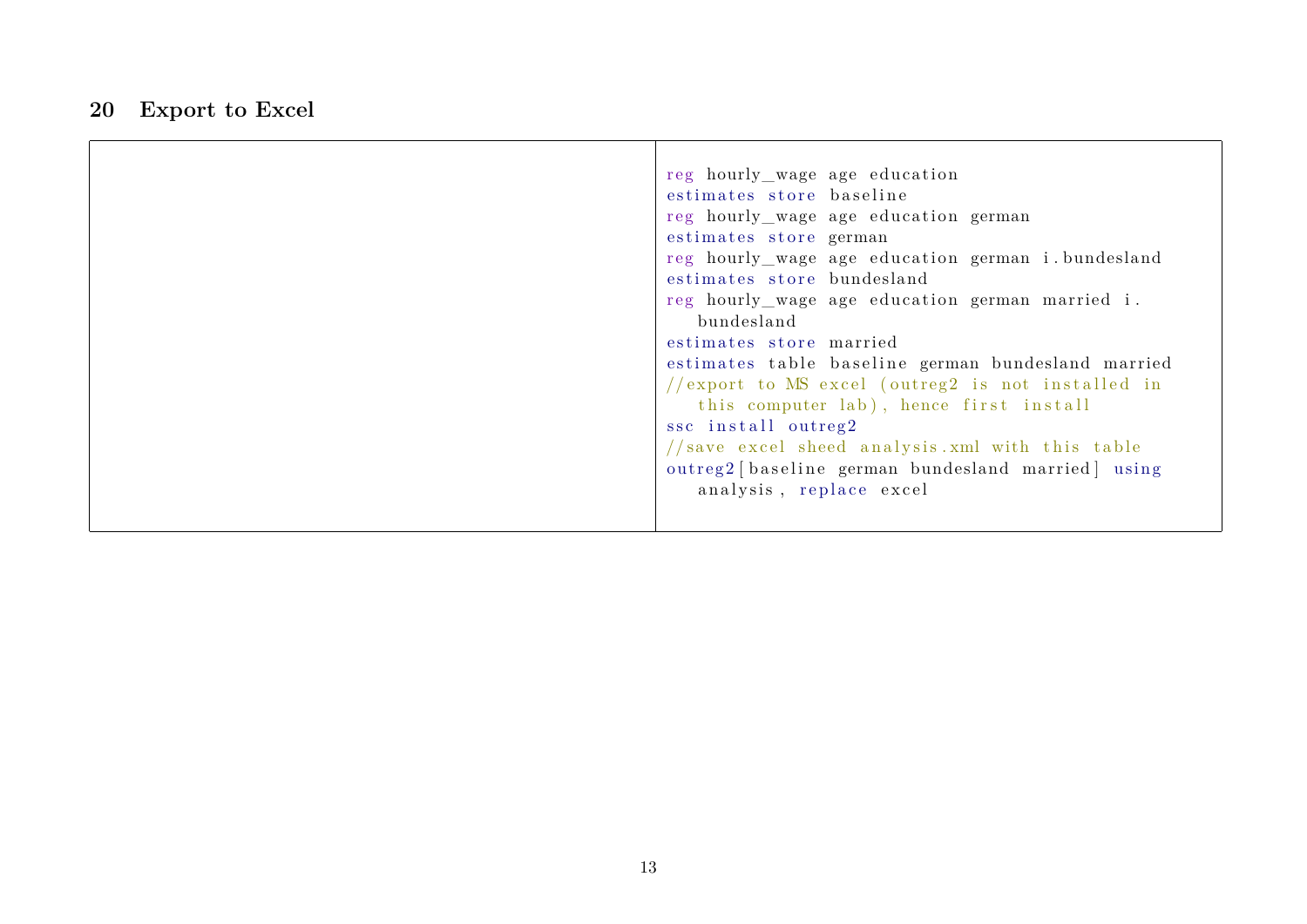### <span id="page-13-0"></span>**21 Export to LaTeX**

| fit_base<-1m(P\$hourly_wage~P\$age+P\$education)            |
|-------------------------------------------------------------|
| fit_ger <-1m(P\$hourly_wage~P\$age+P\$education+P\$german)  |
| fit_bun <-1m(P\$hourly_wage ~P\$age+P\$education+P\$german+ |
| P\$bundesland)                                              |
| fit_mar <-1m(P\$hourly_wage ~P\$age+P\$education+P\$german+ |
| $P$married + P$bundesland)$                                 |
| #install.packages("rockchalk")                              |
| library("rockchalk")                                        |
| outreg (list (fit_base, fit_ger, fit_bun, fit_mar))         |
|                                                             |
|                                                             |

### <span id="page-13-1"></span>**22 Install Packages**

| install.packages("rockchalk") | ssc install outreg2 |
|-------------------------------|---------------------|
|-------------------------------|---------------------|

# <span id="page-13-2"></span>**23 Logit Regression**

| flogit <-glm (participation ~age+german+high_edu+high_<br>$voc+mid_v voc, data=P, family="binomial")$<br>summary(flogit) | logit participation age german high edu high voc<br>mid voc |
|--------------------------------------------------------------------------------------------------------------------------|-------------------------------------------------------------|
|--------------------------------------------------------------------------------------------------------------------------|-------------------------------------------------------------|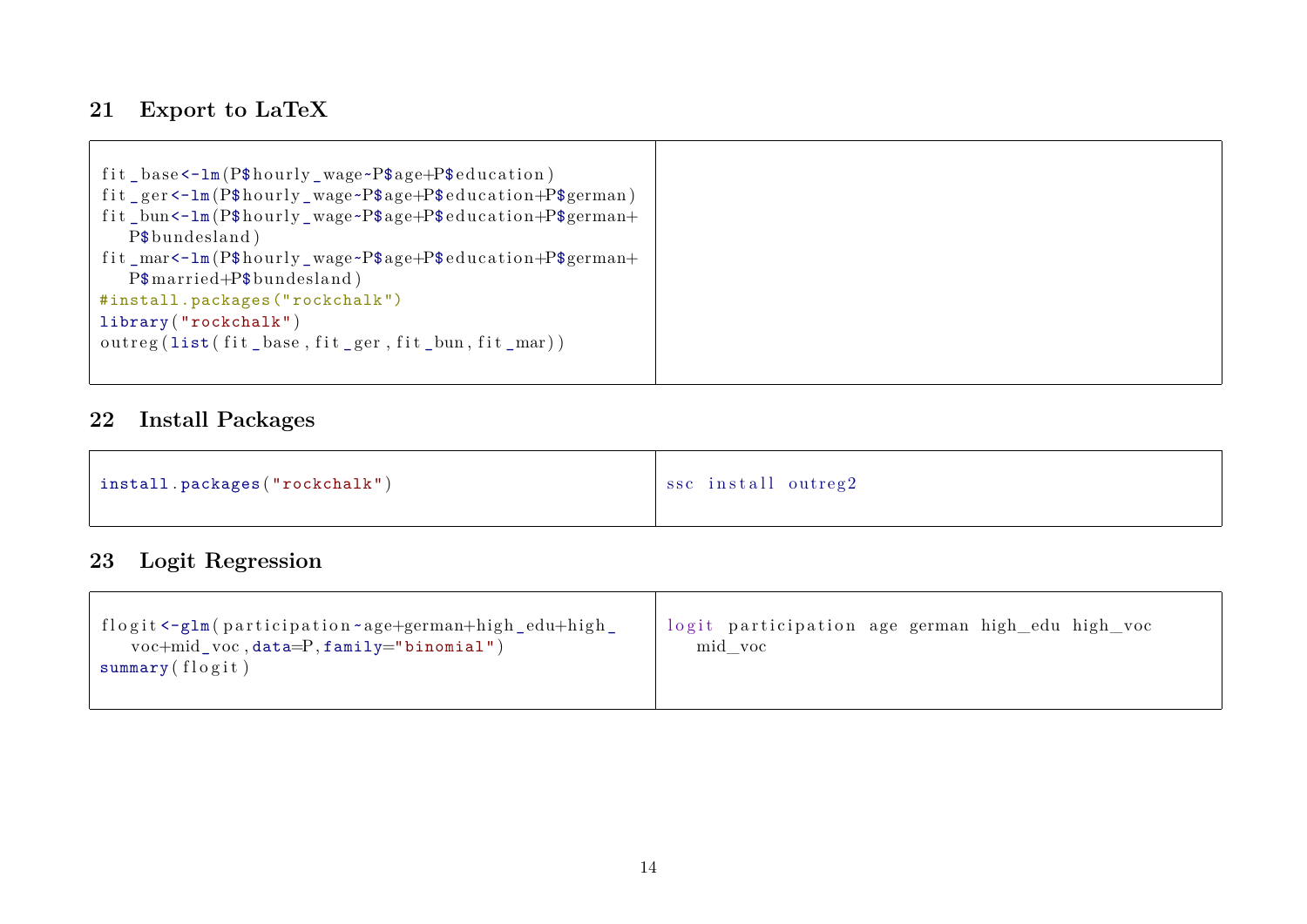#### <span id="page-14-0"></span>**24 Show Marginal Effects**

| #install.packages("mfx")                                | mfx                                                   |
|---------------------------------------------------------|-------------------------------------------------------|
| library("mfx")                                          | $^{\prime}$ / or :                                    |
| marginaleffects <- mfx                                  | //ssc install margeff //install package margeff (only |
| marginaleffects                                         | once)                                                 |
| #or:                                                    | margeff                                               |
| logitmfx (participation ~ age+german+high_edu+high_voc+ |                                                       |
| $mid\_voc, data=P)$                                     |                                                       |
|                                                         |                                                       |
|                                                         |                                                       |

#### <span id="page-14-1"></span>**25 Show Clasification of Observations**

#### <span id="page-14-2"></span>**26 ROC Curves**

```
#install.packages("ROCR")
library ( "ROCR" )
fitpreds = predict(flogit, newdata=P, type="response")fitpred = prediction (fitpreds, P$ partition)fit p e r f = performance (fit pred, "tpr", "fpr")
plot (fit p erf, col="green", lwd=2, main="ROC<sub>□</sub>Curve<sub>□</sub>for<sub>□</sub>Loit" )
abline (a=0,b=1,lwd=2, lty=2, col="gray")
dev . off ( )
```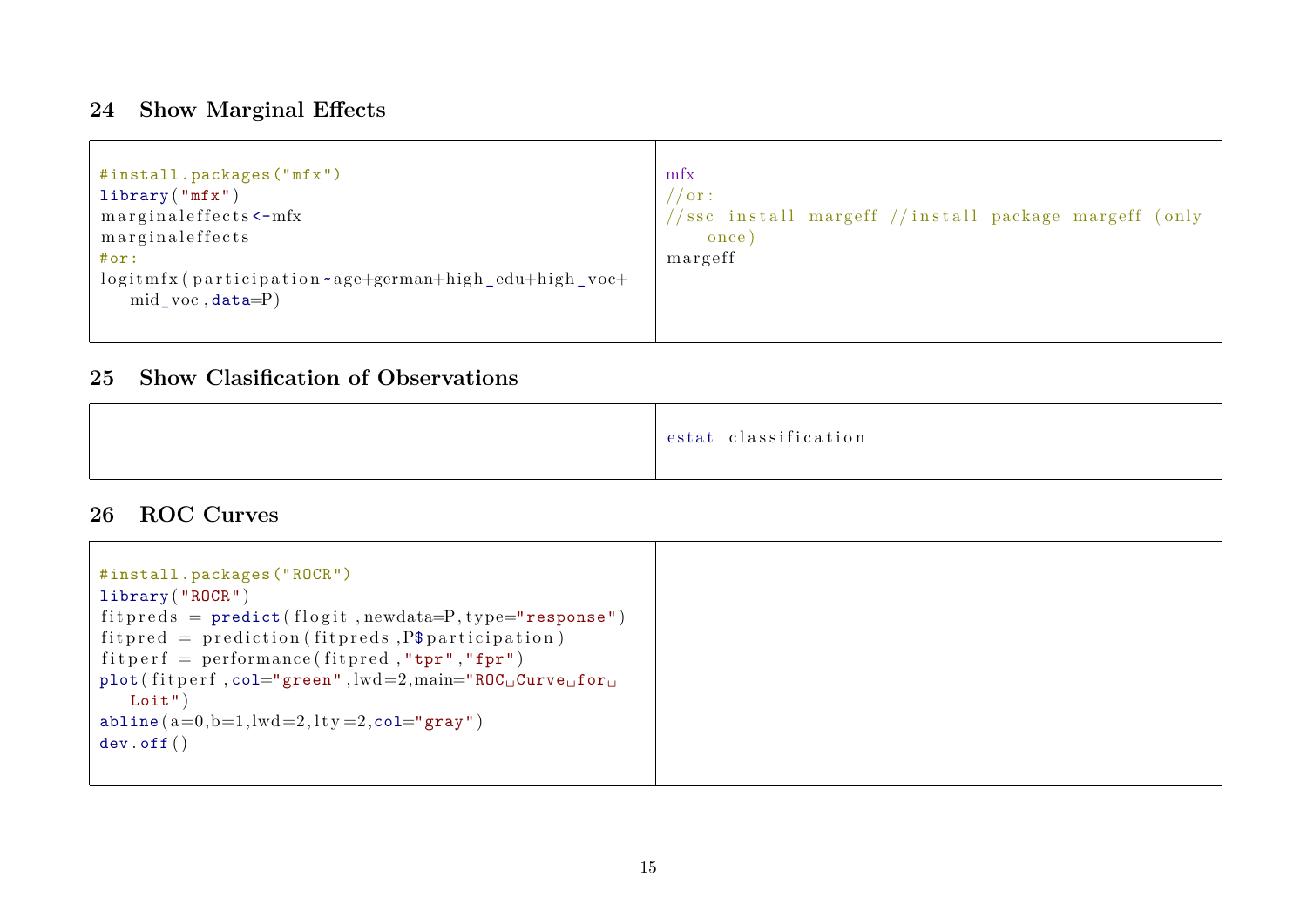#### <span id="page-15-0"></span>**27 Create and Save Plots**

| #Show figure                                                     |
|------------------------------------------------------------------|
| plot (fitperf, col="green", $lwd=2$ , $main="ROC_UCurve_U for_U$ |
| Loit'                                                            |
| $abline (a=0,b=1, lwd=2, lty=2, col="gray")$                     |
| #Now save the same figure as pdf                                 |
| pdf("ROCcurve.pdf", useDingbats=FALSE)                           |
| plot (fitperf, col="green", $lwd=2$ , $main="ROC_UCurve_Ufor_U$  |
| Loit'                                                            |
| abline $(a=0,b=1, lwd=2, lty=2, col="gray"$                      |
| $dev.$ of $f()$                                                  |
|                                                                  |

#### <span id="page-15-1"></span>**28 Likelihood Ratio Test**

| flogit1 $\leftarrow$ glm(participation $\sim$ age+german+high_edu+high_                                 | logit participation age german high_edu high_voc |
|---------------------------------------------------------------------------------------------------------|--------------------------------------------------|
| $voc+mid_vroc, data=P, family="binomial")$                                                              | mid voc                                          |
| flogit $2 < -g \ln(\text{partition} \cdot \text{age} + \text{german}, \text{data}=P, \text{family} =$ " | estimates store unrestricted                     |
| binomial")                                                                                              | logit participation age german                   |
| $l$ rtest (flogit $1$ , flogit $2$ )                                                                    | estimates store restricted                       |
|                                                                                                         | lrtest unrestricted restricted                   |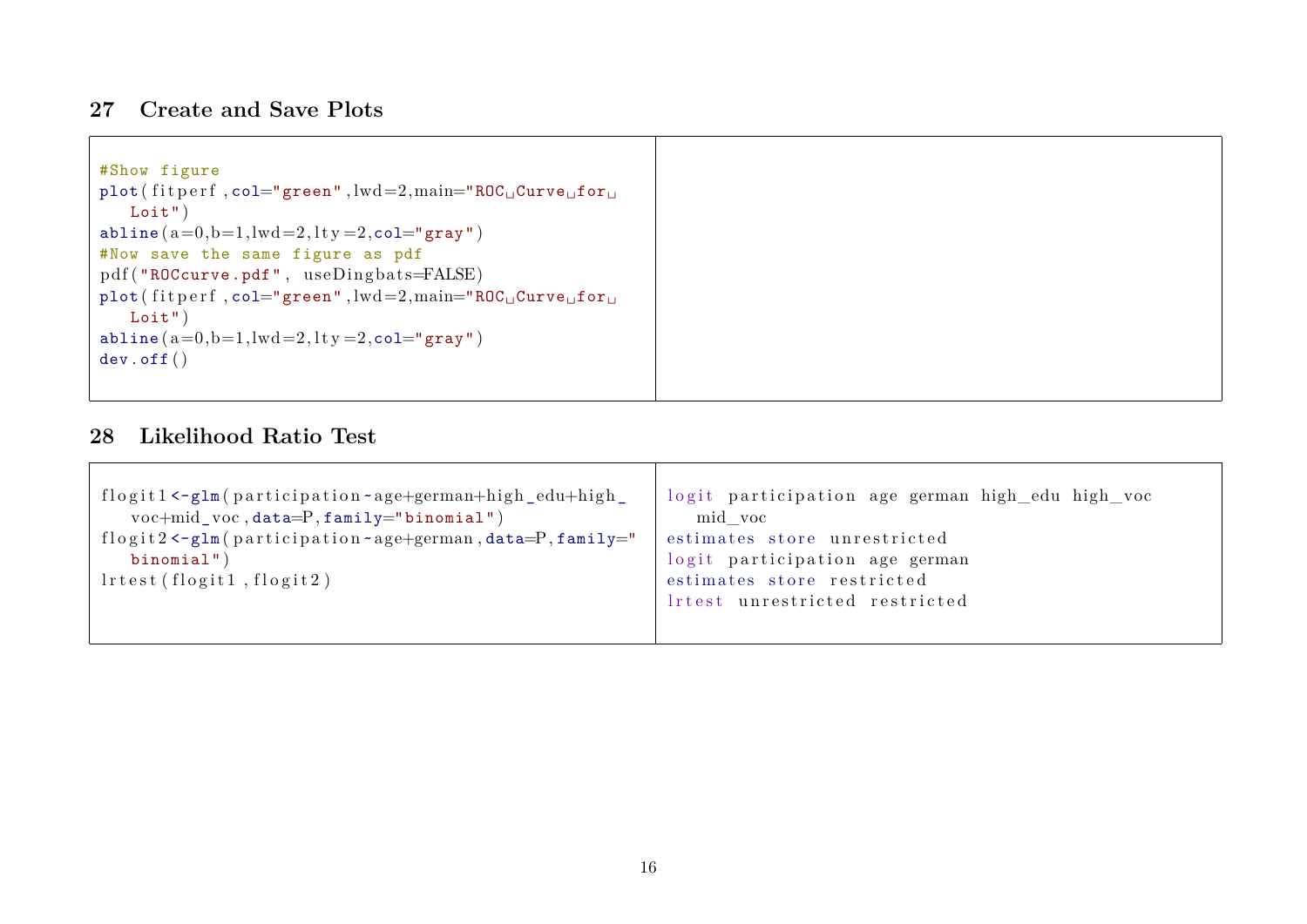### <span id="page-16-0"></span>**29 Tobit Regression**

| $P*weakly_working_hours[P*weakly_working_hours <0$ <-0<br>#sanitize data<br>l <sub>i</sub> brary (AER)          | replace weekly_working_hours=0 if<br>weekly_working_hours<0<br>tobit weekly_working_hours age german high_edu |
|-----------------------------------------------------------------------------------------------------------------|---------------------------------------------------------------------------------------------------------------|
| ftobit <-tobit (participation ~age+german+high_edu+high_<br>$voc+mid_vroc, data=P, let t=0$<br>summary (ftobit) | high voc mid voc, $11(0)$                                                                                     |
|                                                                                                                 |                                                                                                               |

# <span id="page-16-1"></span>**30 Ordered Logit Regression**

| #install.packages("MASS")                                                                                                                                                                                                                   | gen newvar=participation                                                                          |
|---------------------------------------------------------------------------------------------------------------------------------------------------------------------------------------------------------------------------------------------|---------------------------------------------------------------------------------------------------|
| library ("MASS")                                                                                                                                                                                                                            | replace newvar=2 if weekly_working_hours<=0 and                                                   |
| $P$newvar < -P$$ participation                                                                                                                                                                                                              | $participation=1$                                                                                 |
| $index < -(P*weekly_worthgr_ hours = 0 P*weekly_working_$                                                                                                                                                                                   | replace newvar=2 if weekly_working_hours>=35                                                      |
| hours $\geq$ = 35) & P\$ participation = = 1<br>$P$newvar$ [index] <-2<br>polr (as. factor (newvar) ~ East+onechild+twochild+<br>threechild+hh_inc+P\$B5_CON+P\$B5_OPE+B5_EXT+B5_AGR+<br>$P$B5\_EMO\_Stab, data=P$<br>library("mfx")<br>mfx | ologit newvar East onechild twochild threechild<br>hh inc B5 OPE B5 EXT B5 AGR B5 EMO Stab<br>mfx |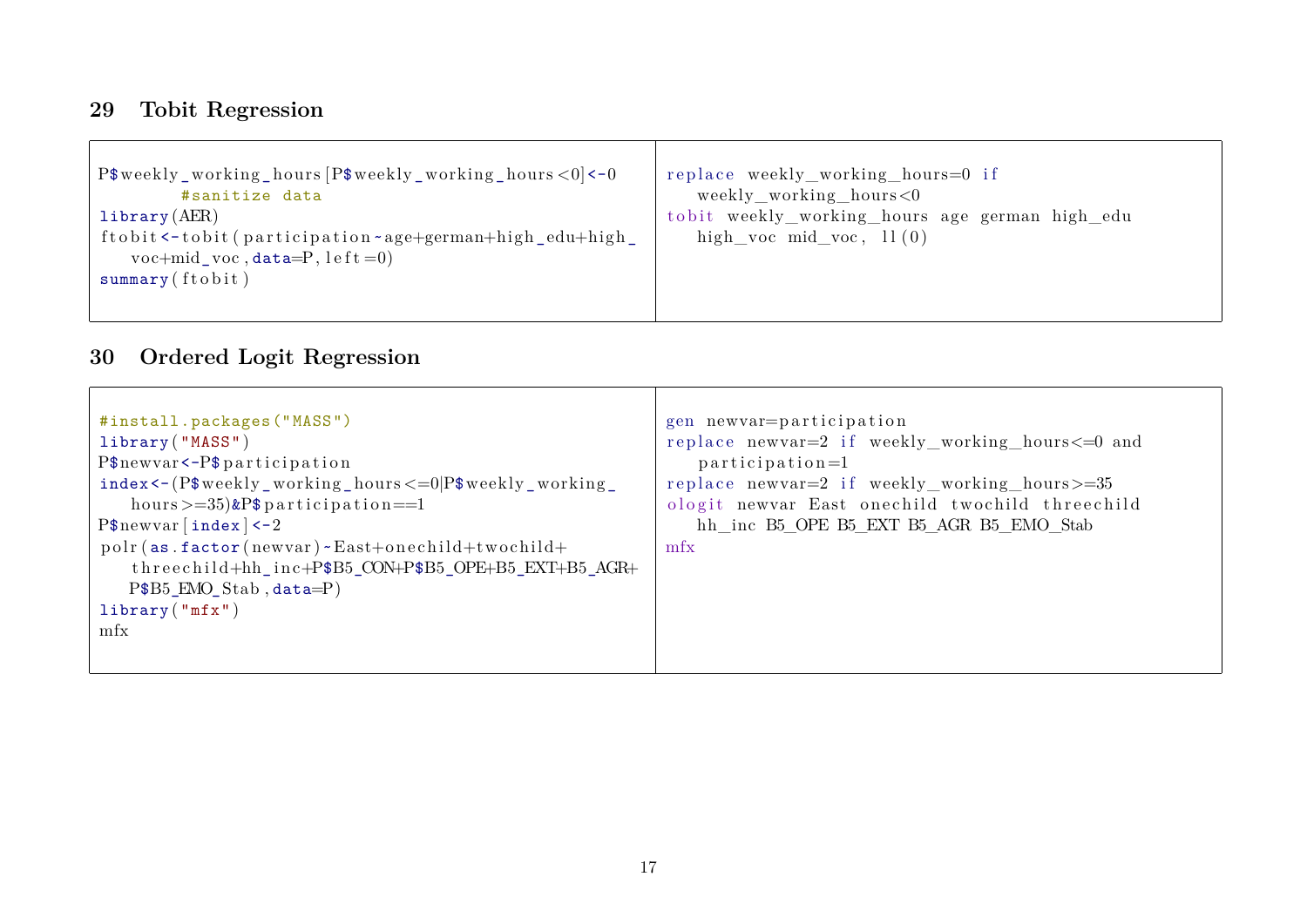#### <span id="page-17-0"></span>**31 Conditional Logit**

```
P<-read.dta ("Session5cl.dta") #load new dataset
as . numeric (P$bundesland )
BLI<-read.dta ("Regional/bl_info.dta")
P$BL ID<-as . numeric (P$bundesland )-3
BLI$BL ID<-as . numeric (as . factor ( BLI$ bundesland ) )
P$ID<-1: nrow(P)nobs < -nrow(P)P$ID2<-P$ID #create a new first column as the below
   expansion will insist on changing this column
P \le P[, c (11, 1:10)]
P \left\{ \text{rep}(\text{seq } len(nrow(P)) , each =16) \right\} #expansion (
   repeat each observation 16 times)
P$ all t < -rep(1:16, nobs) #create strata (the dummies for
    the bundesland one for each bundesland for each
   observation)
P$ choice < -0 #create dummy for bundesland actually
   chosen
P$ choice [P$ BL ID=P$ alt \left| \leftarrow 1 \right]names (P) [names (P)] = "migration" | < - "year" #rename
   migration year column
P <-merge (P, BLI, by=c ("BL_ID","year") ) #merge BLI into
    dataset
P$GDP_PC<-P$GDP/P$ bevoelkerung bl
P <-P[with (P, order(ID, alt )), #order dataset
#... continued next page
                                                               use Session 5/Session 5cl.dta. clear
                                                               //ssc install sdecode
                                                               decode bundesland, gen(h)gen hh=strpos(h, " | " )// replace bundle <math>\sum_{i=1}^{n} bundesland=substr(bundesland, hh+2,.)
                                                               replace h=substr(h,hh+2,.)replace hh=strpos(h, " | " )replace h=substr(h,hh+2,.)drop hh
                                                               ren h bundeland
                                                               replace bundesland=subinstr(bundesland, "ue", "\ddot{u}")
                                                               gen i = \lceil n \rceilegen alt=group (bundesland)
                                                               egen hh=max( alt)expand hh
                                                               save help.dta, replace
                                                               keep alt bundesland
                                                               duplicates drop bundesland, force
                                                               save help bl. dta, r e place
                                                               use help.dta, clear
                                                               ren bundesland BL
                                                               sort i
                                                               replace alt=1replace alt=alt [ n-1]+1 if i=i [ n-1]
                                                               merge m:1 alt using help bl.dta
                                                               sort i alt
                                                               //... continued next page
```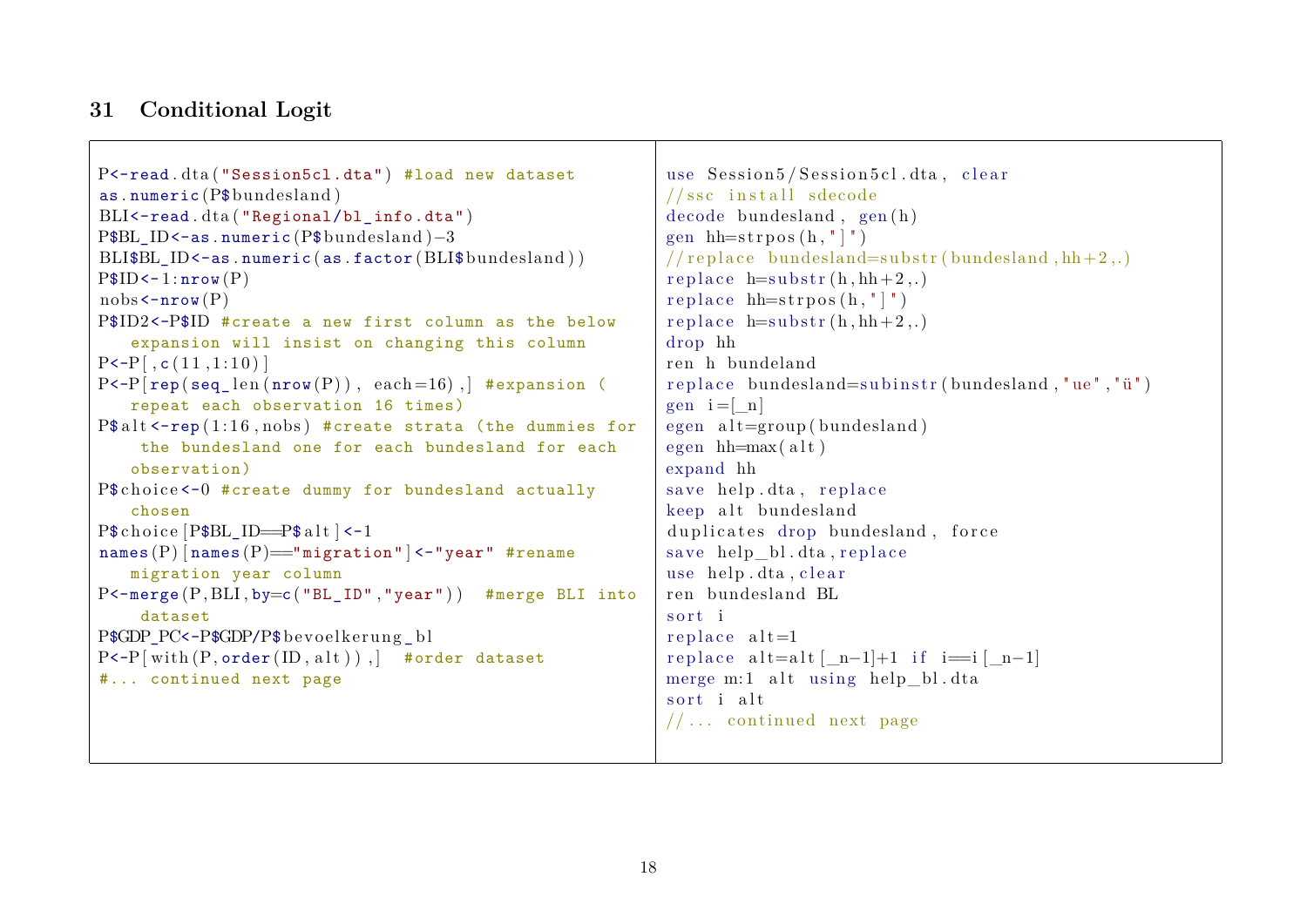| # continued from last page                               | $//$ continued from last page                        |
|----------------------------------------------------------|------------------------------------------------------|
| #install.packages("survival")                            | $gen choice = 0$                                     |
| library("survival")                                      | replace choice=1 if bundesland=BL                    |
| clogit (choice~GDP_PC+bevoelkerung_bl+strata (alt), data | ren migration year                                   |
| $=$ P)                                                   | keep i alt choice year bundesland                    |
| #fails with:                                             | merge m:1 bundesland year using Session5\Regional\   |
| ####Error in fitter(X, Y, strats, offset, init,          | bl info.dta                                          |
| $control, weights = weights, :$                          | keep if $merge==3$                                   |
| #### NA/NaN/Inf in foreign function call (arg 5)         | sort i alt                                           |
| ####In addition: Warning message:                        | gen gdp_pc=GDP/bevoelkerung                          |
| ####In fitter(X, Y, strats, offset, init, control,       | asclogit choice gdp_pc bevoelkerung case(i) alt(alt) |
| weights = $weights$ , :                                  | asclogit choice gdp_pc bevoelkerung case(i) alt(alt) |
| #### Ran out of iterations and did not converge          | noconst                                              |
|                                                          |                                                      |
|                                                          |                                                      |

# <span id="page-18-0"></span>**32 Merging Datasets**

| P<-merge(P,BLI,by=c("BL_ID","year")) #merge BLI into   merge m:1 bundesland year using Session5\Regional\ | bl_info.dta                     |
|-----------------------------------------------------------------------------------------------------------|---------------------------------|
| dataset                                                                                                   | $\frac{1}{2}$ keep if _merge==3 |

# <span id="page-18-1"></span>**33 Ordering Data**

| $[$ P<-P[with $(P, \texttt{order}(ID, alt))$ ,] | sort i alt |
|-------------------------------------------------|------------|
|                                                 |            |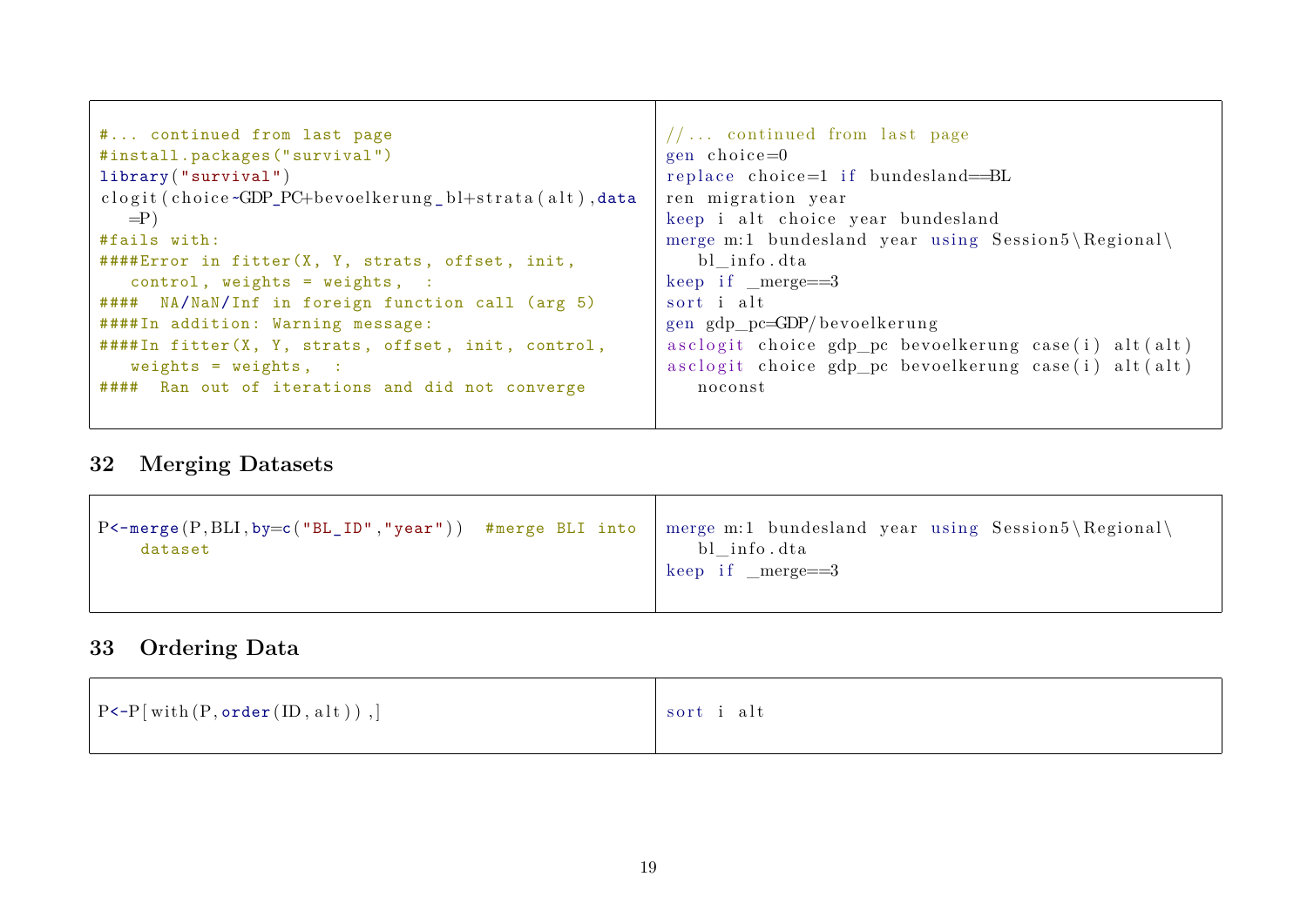### <span id="page-19-0"></span>**34 Save Datasets**

| $save(P, file="Pfile.Rda")$                          | save help_bl.dta, replace          |
|------------------------------------------------------|------------------------------------|
| ##load this later with                               | $//$ load as (as also shown above) |
| #load("Pfile.Rda")                                   | use help.dta, clear                |
| ##or: save as stata native format (dta) (and load as |                                    |
| shown above)                                         |                                    |
| write.dta (write.dta $(P, "Pfile.data")$             |                                    |
|                                                      |                                    |
|                                                      |                                    |

# <span id="page-19-1"></span>**35 Multinomial Logit**

| use Session5\Session5.dta , clear<br>$P$ < - read. $dt$ a ("session $5. dt$ a")<br>encode party, gen(party)<br>library(nnet)<br>$mfit1$ <-multinom (P\$party_preferenc ~P\$hinc+P\$East+P\$<br>sum party*<br>mlogit party hinc East high_edu high_voc mid_voc age<br>high_edu+P\$high_voc+P\$mid_voc+P\$age+P\$female+P\$<br>Kinder)<br>female Kinder<br>summary (mfit1)<br>estimates store unrestricted //store for LR test<br>below |
|---------------------------------------------------------------------------------------------------------------------------------------------------------------------------------------------------------------------------------------------------------------------------------------------------------------------------------------------------------------------------------------------------------------------------------------|
|---------------------------------------------------------------------------------------------------------------------------------------------------------------------------------------------------------------------------------------------------------------------------------------------------------------------------------------------------------------------------------------------------------------------------------------|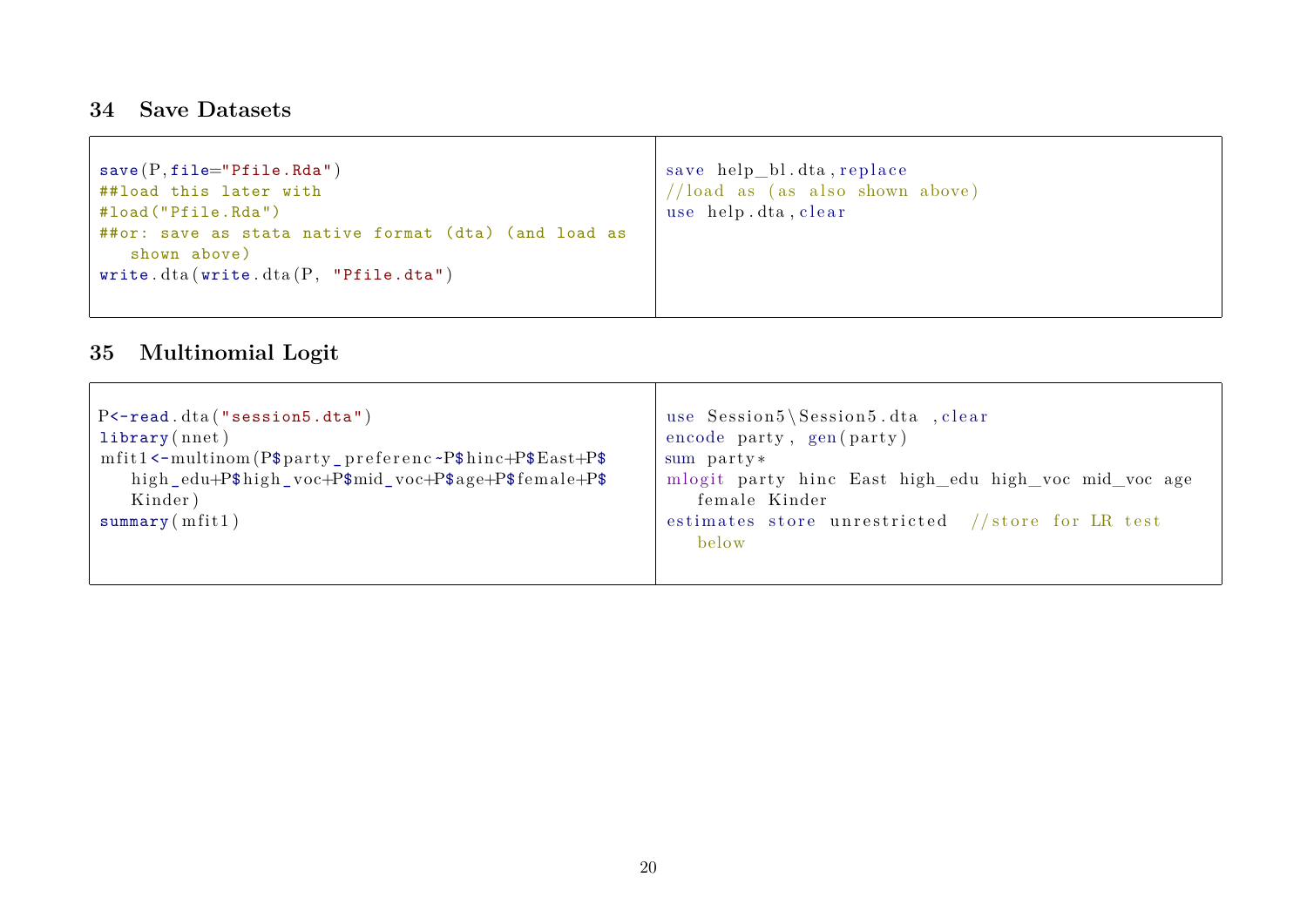### <span id="page-20-0"></span>**36 Wald Test for Multinomial Logit**

| #wald.test of library aod will not work on this as it<br>does not expect multiple sets of coefficients etc<br>(from the multiple regression)<br># however according to http://www.ats.ucla.edu/<br>stat/r/dae/mlogit.htm we can use the z statistic z<br>$=b/std(b)$ to evaluate the quality (according to<br>the website, this is actually a Wald test - is it<br>?)<br>z $\leq$ summary (mfit1) \$coefficients/summary (mfit1) \$<br>standard errors | //Wald test<br>test age |
|--------------------------------------------------------------------------------------------------------------------------------------------------------------------------------------------------------------------------------------------------------------------------------------------------------------------------------------------------------------------------------------------------------------------------------------------------------|-------------------------|
| $p \leftarrow (1 - \text{pnorm}(\text{abs}(z), 0, 1)) * 2$                                                                                                                                                                                                                                                                                                                                                                                             |                         |
|                                                                                                                                                                                                                                                                                                                                                                                                                                                        |                         |

# <span id="page-20-1"></span>**37 Likelihood Ratio Test for 2 Multinomial Logit Models**

| $mfit2$ <-multinom (P\$party_preferenc ~P\$hinc+P\$East+P\$<br>high_edu+P\$high_voc+P\$mid_voc+P\$female+P\$Kinder)<br>$l$ rtest (mfit $1$ , mfit $2$ ) | $\sqrt{LR}$ test<br>mlogit party hinc East high_edu high_voc mid_voc<br>female Kinder<br>estimates store restricted<br>lrtest restricted unrestricted |
|---------------------------------------------------------------------------------------------------------------------------------------------------------|-------------------------------------------------------------------------------------------------------------------------------------------------------|
|---------------------------------------------------------------------------------------------------------------------------------------------------------|-------------------------------------------------------------------------------------------------------------------------------------------------------|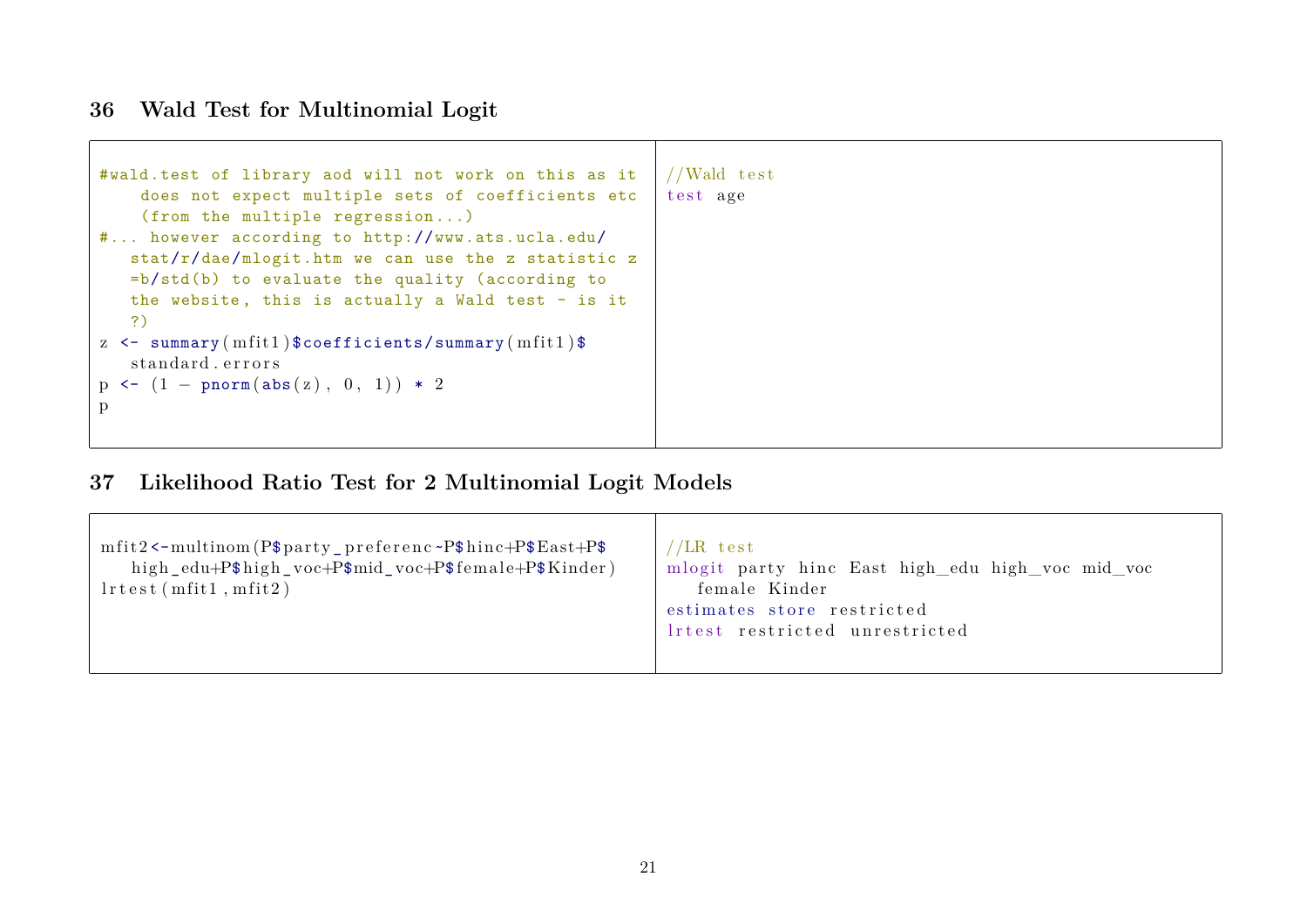# <span id="page-21-0"></span>**38 Poisson Regression**

| $\int$ fit1<-glm(doctor_visits-private_insurance+education+<br>chronical complaints, $family="poisson$ , $data=P$ )<br>summary $\int$ fitl) | poisson doctor_visits private_insurance education<br>chronical complaints |
|---------------------------------------------------------------------------------------------------------------------------------------------|---------------------------------------------------------------------------|
|                                                                                                                                             |                                                                           |

### <span id="page-21-1"></span>**39 Marginal Effects in Poisson Regression**

| library $("mfx")$<br>fit1_mfx<-poissonmfx(doctor_visits-private_insurance+<br>education+chronical_complaints, $data = P$ )<br>fit $1$ mfx | mfx |
|-------------------------------------------------------------------------------------------------------------------------------------------|-----|
|-------------------------------------------------------------------------------------------------------------------------------------------|-----|

### <span id="page-21-2"></span>**40 Negative Binomial Regression**

| library(MASS)<br>fit2_negbin <-glm.nb(doctor_visits ~private_insurance+<br>chronical_complaints+age+age2+german+stress+<br>disabled+weekly_working_hours+high_edu+high_voc+<br>$mid\_voc, data=P)$<br>$summary(fit2_negbin)$ | nbreg doctor_visits private_insurance<br>chronical_complaints age age2 german stress<br>disabled weekly_working_hours high_edu high_voc<br>mid voc |
|------------------------------------------------------------------------------------------------------------------------------------------------------------------------------------------------------------------------------|----------------------------------------------------------------------------------------------------------------------------------------------------|
|------------------------------------------------------------------------------------------------------------------------------------------------------------------------------------------------------------------------------|----------------------------------------------------------------------------------------------------------------------------------------------------|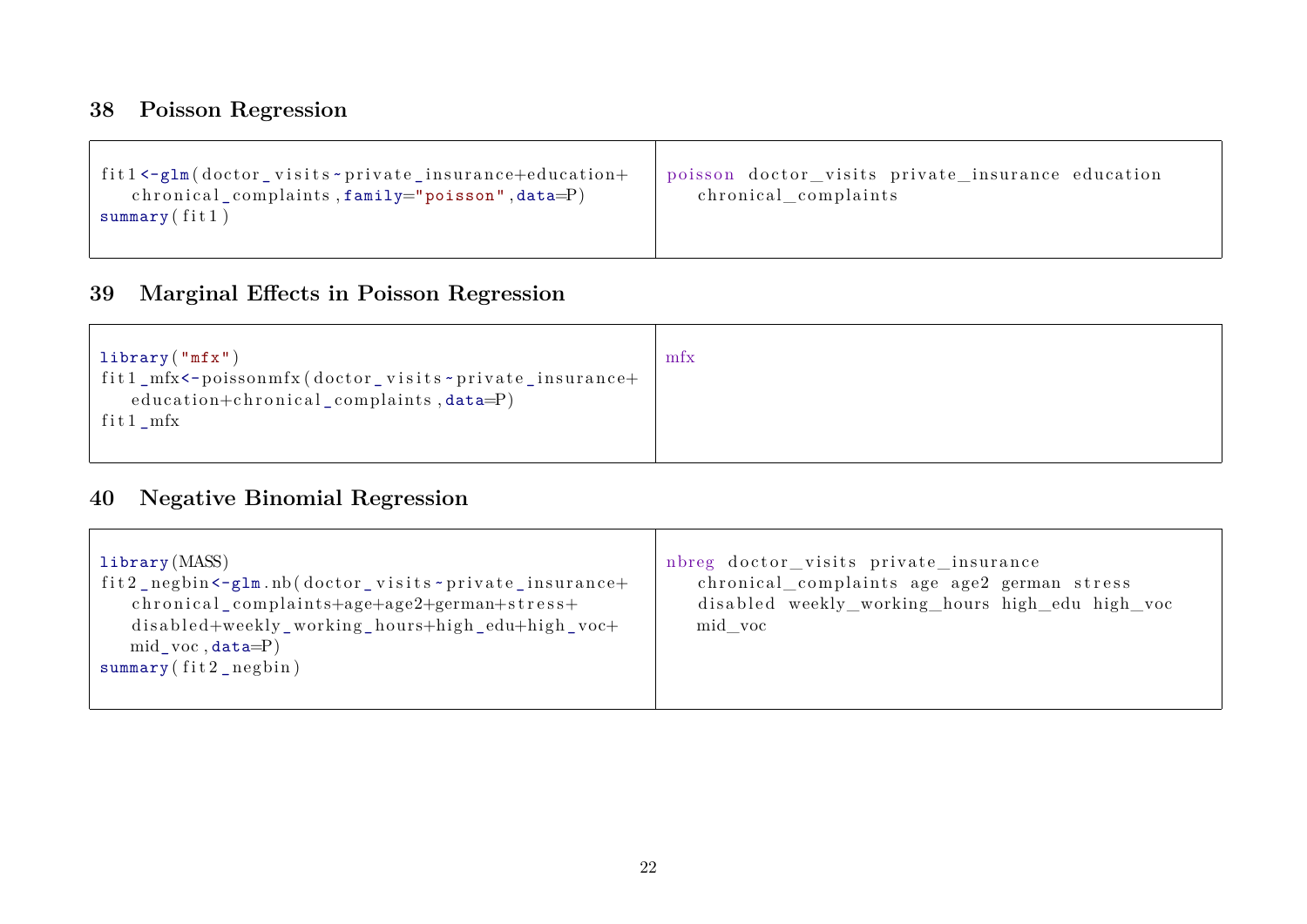#### <span id="page-22-0"></span>**41 Predict Number of Events From Poisson Fit**

| $\vert$ P\$lambda [!is.na(P\$doctor_visits)] <-predict(fit1) | predict lambda, n |
|--------------------------------------------------------------|-------------------|
|--------------------------------------------------------------|-------------------|

### <span id="page-22-1"></span>**42 Test for Overdispersion**

| $P$lambda[!is .na(P$doctor_visits)] \leftarrow predict(fitt1)$             | predict lambda, n                                             |
|----------------------------------------------------------------------------|---------------------------------------------------------------|
|                                                                            |                                                               |
| $P$ < - subset $(P, \text{lis} \cdot \text{na}(P\$ \$ doctor _ visits $))$ | 'tab lambda                                                   |
| $P$z=((P$doctor_visits -P$lambda)^2+P$doctor_visits)/P$$                   | sum lambda                                                    |
| lambda                                                                     | gen $z = ((dotor\_visits -lambda)^2 - doctor\_visits)/lambda$ |
| summary ( $zfit < -lm(P$z~0+P$lambda)$ )                                   | reg z lambda, noconst noheader                                |
|                                                                            |                                                               |
|                                                                            |                                                               |

# <span id="page-22-2"></span>**43 Force (OLS) Regression Without Intercept**

| $\vert$ zfit <-1m (P\$z ~0+P\$lambda) | reg z lambda, noconst noheader |
|---------------------------------------|--------------------------------|
|---------------------------------------|--------------------------------|

#### <span id="page-22-3"></span>**44 Get Some Basic Descriptive Statistics**

| $_1$ summary (P\$doctor_visits) | tabstat doctor_visits, stat (mean sd median p75) |
|---------------------------------|--------------------------------------------------|
|---------------------------------|--------------------------------------------------|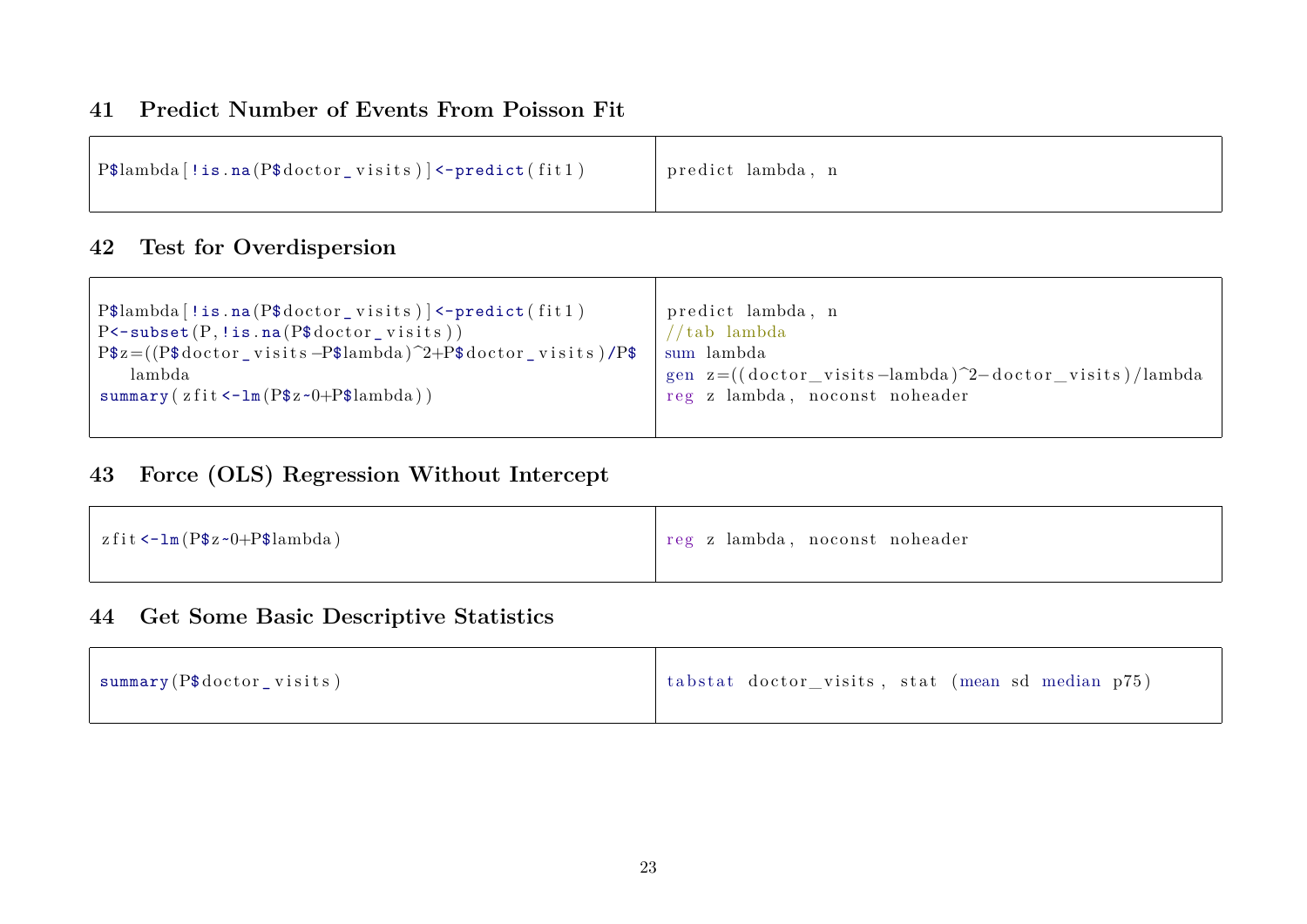### <span id="page-23-0"></span>**45 Get Exact Quantiles**

| quantile $(P$ doctor\_visits , probs=c(.05,.95))$ |  |  |
|---------------------------------------------------|--|--|
|                                                   |  |  |

### <span id="page-23-1"></span>**46 Heckman Two Step Estimation**

| $P$ < - read. $dt$ a ("Session3. $dt$ a")<br>$P$ln wage < -log(P$hourly_wage)$<br>#install.packages("sampleSelection")<br>library ("sampleSelection")<br>heckfit <-heckit (outcome=lnwage ~age+high_edu+high_voc+<br>mid_voc+labor_experience+german+bundesland,<br>selection=participation-age+high_edu+high_voc+mid_<br>voc+onechild+twochild+threechild+el_ort+hh_inc+<br>bundesland, $data = P$ , method="2step") | use Session5\Session3.dta, clear<br>gen lnwage=ln(hourly wage)<br>heckman lnwage age high_edu high_voc mid_voc<br>labor_experience german i.bundesland, select(<br>participation=age high_edu high_voc mid_voc<br>onechild twochild threechild el_ort hh_inc i.<br>bundesland) twostep |
|-----------------------------------------------------------------------------------------------------------------------------------------------------------------------------------------------------------------------------------------------------------------------------------------------------------------------------------------------------------------------------------------------------------------------|----------------------------------------------------------------------------------------------------------------------------------------------------------------------------------------------------------------------------------------------------------------------------------------|
| summary(heckfit)                                                                                                                                                                                                                                                                                                                                                                                                      |                                                                                                                                                                                                                                                                                        |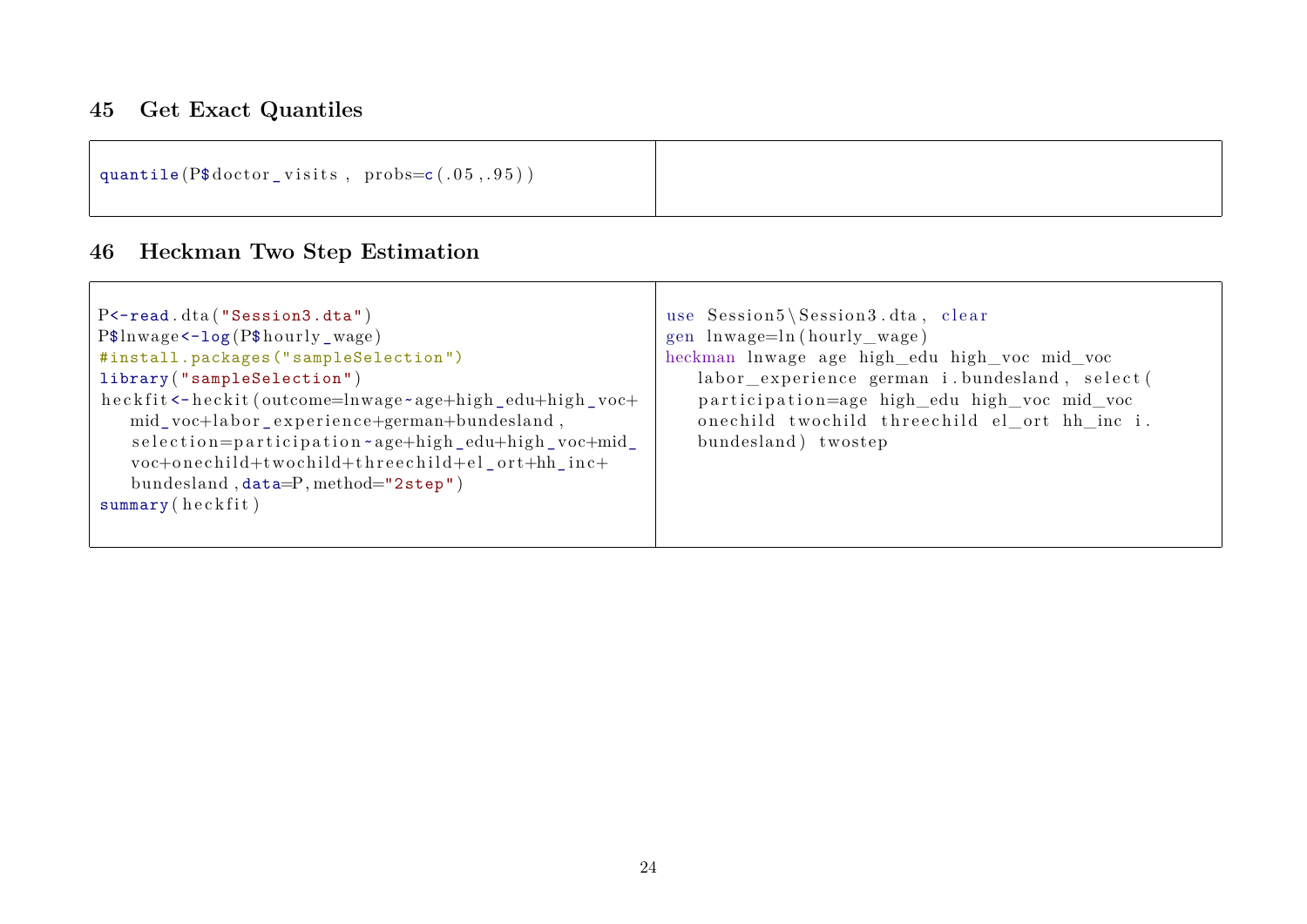#### <span id="page-24-0"></span>**47 Create Maps Using Shapefiles**

```
P<-read.dta ("Regional/gdp_bundesland.dta")
P\frac{\gamma}{\gamma} region <-toupper (P\frac{\gamma}{\gamma}bundesland)
NN<-read.dta ("Regional/nuts_name.dta")
P < - merge (P, NN, by=" region")P$NUTS_ID<-P$nuts
P < - subset (P, P$ ye a r = 2009)
NC<-read.dta ("Regional/nutsdatabase_cleaned.dta")
P < - merge (P, NC, by="NUTS, ID")SHF<-read.dta ("Regional/nutscoordinates.dta") #read
   shapefile
SHF DF \leq data . frame (SHF) #transform to data frame
SHF_DF$GDPpc <- P$GDPpc [match (SHF_DF$X_ID,P$ id ) ] #
   copy GDPpc into shape data for convenience
SHF_DF<-subset (SHF_DF, !is . na (SHF_DF$GDPpc)) #retain
   only regions with GDPpc data
#install.packages("mapproj")
#install.packages("ggplot2")
library ( g g plot 2 )g g pl o t (SHF DF, a e s (x=X X, y=X Y, group=X ID, f i l l =
   GDPpc) + geom polygon ( color='black') + coord map
   () + theme_classic() + scale_fill_gradient(low = "
   #0000FF", high ="#FF0000") #plot with gradient
   between blue and red
#image is saved as Rplots.pdf
                                                              use " Session 6\Re Regional \gcd bundesland . dta " , c l e a r
                                                              // prepare data
                                                              ren bundesland region
                                                              replace region=upper (region)
                                                              replace region=subinstr (region, "\ddot{u}", "\ddot{U}",.)
                                                              merge m:m region using "Session 6\Reegional\nus name.
                                                                  dta "
                                                              keep if meree=3keep if year = = 2009ren nuts NUTS ID
                                                              drop _merge
                                                              merge 1:1 NUTS ID using " Session 6\Re\{Regional\}nutsdatabase cleaned.dta"
                                                              keep if merge==3// create man// ssc install spmap
                                                              spmap GDPpc using "Session 6\Re Regional \nutscoordinates
                                                                  . dta", id(id)
```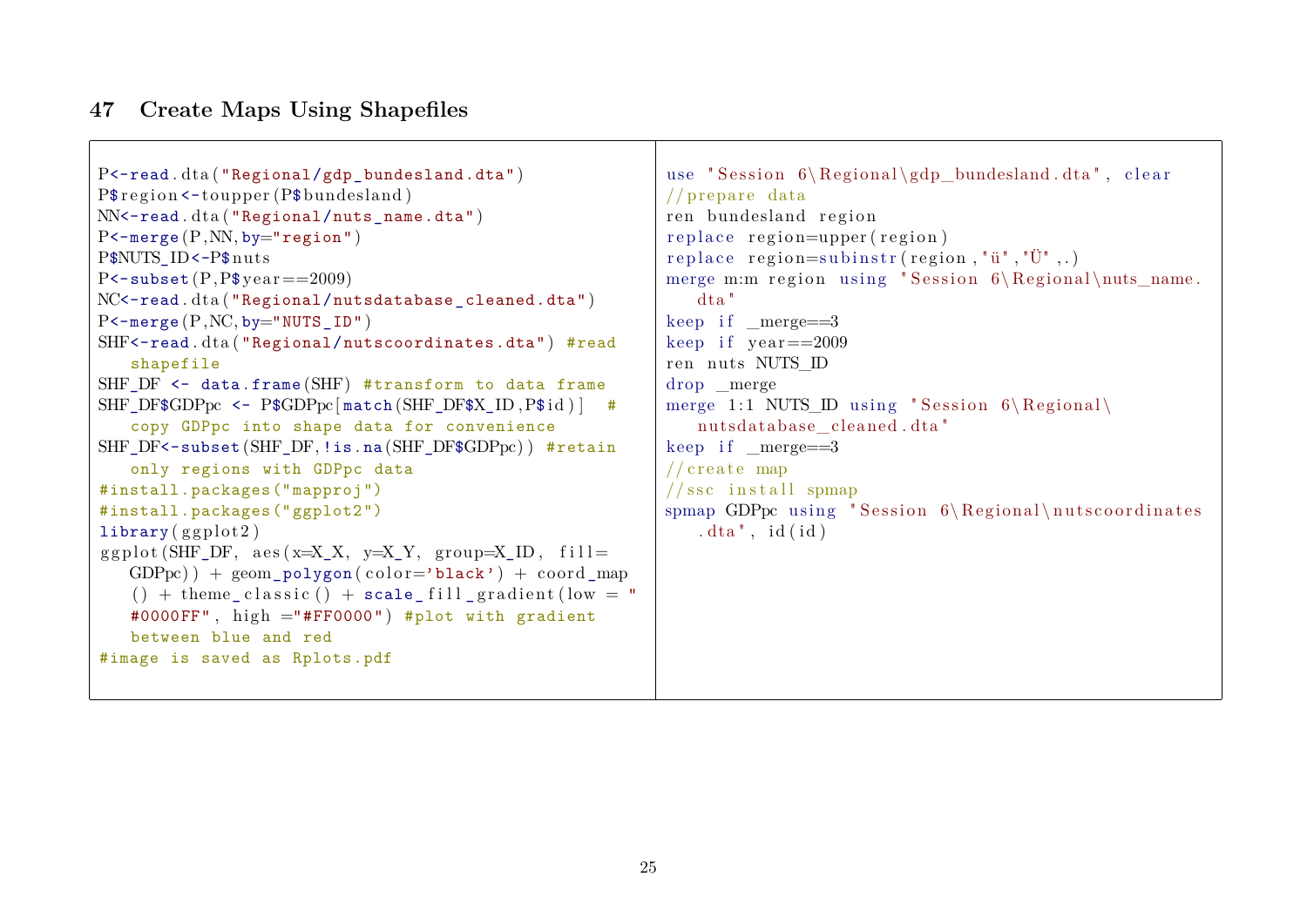# <span id="page-25-0"></span>**48 Fixed Effects Panel Regression**

 $\sqrt{ }$ 

| $P$ < - read. $dt$ a ("Session6. $dt$ a")<br>#install.packages("plm")<br>#library ("plm")<br>FE<-plm(P\$hourly_wage $\sim$ P\$bilzeit + P\$age + P\$expft +<br>$P$exppt, index=c("person", "year")$ , data=P, model=" | use "Session 6\Session6.dta", clear<br>xtset persnr year<br>xtreg hourly_wage bilzeit age expft exppt, fe<br>estimates store FE |
|-----------------------------------------------------------------------------------------------------------------------------------------------------------------------------------------------------------------------|---------------------------------------------------------------------------------------------------------------------------------|
| $widthin$ ")<br>$summary$ (FE)<br>fixef(FE)<br>#print the fixed effects                                                                                                                                               |                                                                                                                                 |
|                                                                                                                                                                                                                       |                                                                                                                                 |

### <span id="page-25-1"></span>**49 Random Effects Panel Regression**

| $RE$ <-plm(P\$hourly_wage ~ P\$bilzeit + P\$age + P\$expft + | xtreg hourly_wage bilzeit age expft exppt, re |
|--------------------------------------------------------------|-----------------------------------------------|
| $P$exppt, index=c("person", "year"), data=P, model="$        | estimates store RE                            |
| random")                                                     |                                               |
| #or (gives same result):                                     |                                               |
| $panelset < -plm.data(P, index = c("person", "year"))$       |                                               |
| also_RE<-plm(hourly_wage~bilzeit+age+expft+exppt,data        |                                               |
| $=$ panelset, model="random")                                |                                               |
| $\texttt{summary}(\text{RE})$                                |                                               |
| $\texttt{summary}(\text{ also }R\text{E})$                   |                                               |
|                                                              |                                               |
|                                                              |                                               |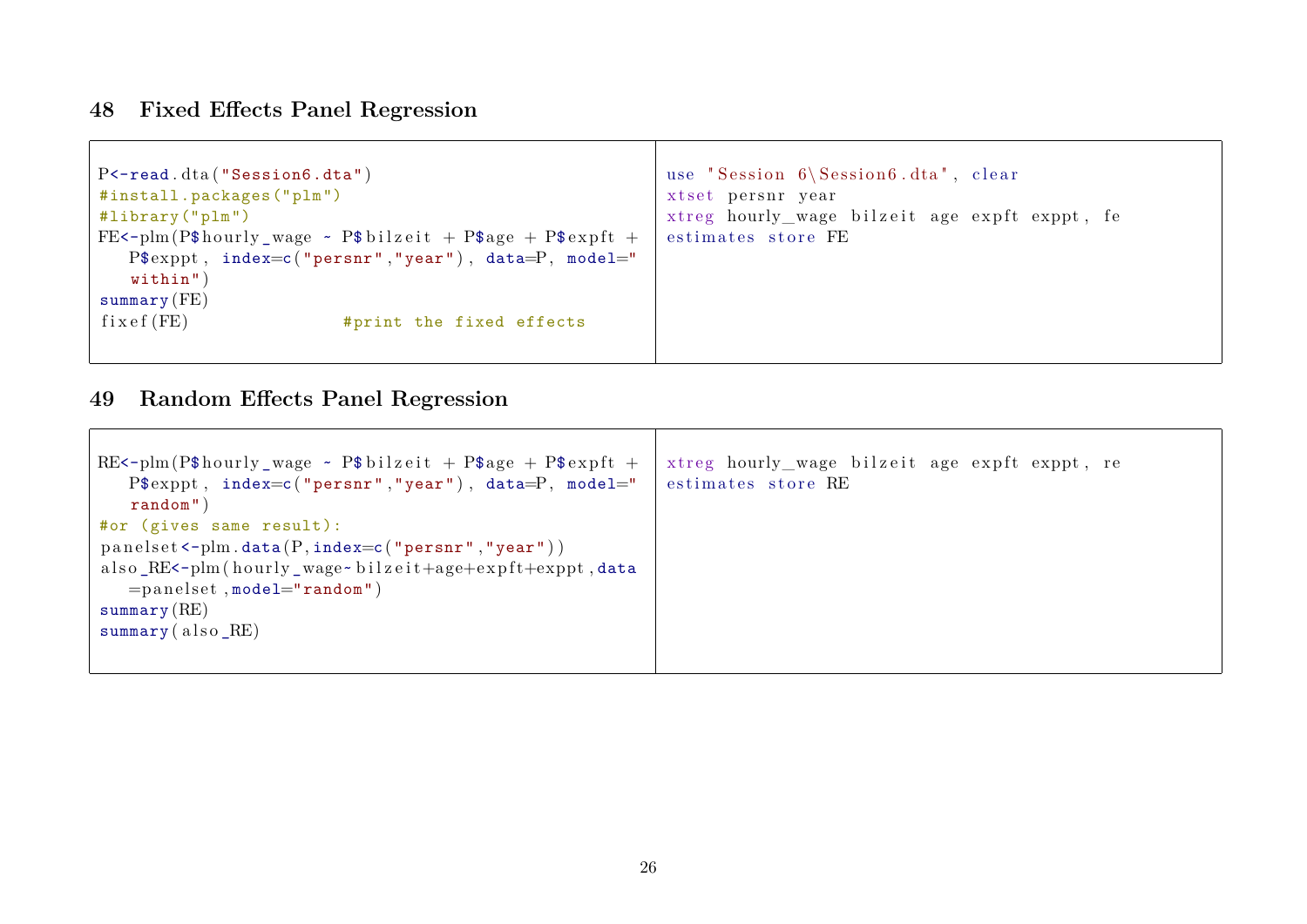#### <span id="page-26-0"></span>**50 F-Test Against OLS for Fixed Effects Model**

```
OLS=lm(hourly wage~bilzeit+age+expft+exppt, data=P)pFtest (FE, OLS) #standard F-test against OLS, use FE
   if p<0.05
```
#### <span id="page-26-1"></span>**51 Hausman Test for Fixed vs. Random Effects Model**

| phtest (FE, RE) #Hausman test FE agains RE, do not<br>use RE if p<0.05 | hausman FE RE, sigmamore |
|------------------------------------------------------------------------|--------------------------|
|------------------------------------------------------------------------|--------------------------|

#### <span id="page-26-2"></span>**52 Arellano-Bond Approach**

| AB_GMM<br>s-pgmm(hourly_wage $\sim$ lag(hourly_wage,1) + age +  //something with xtrbond??<br>$\exp\{t + \exp\{t} \mid \text{lag}(\text{hourly\_wage}, 2:9), \text{data} =$<br>panelset, effect="individual", transformation="d")<br>summary $(AB\ GMM)$ |  |
|----------------------------------------------------------------------------------------------------------------------------------------------------------------------------------------------------------------------------------------------------------|--|
|                                                                                                                                                                                                                                                          |  |